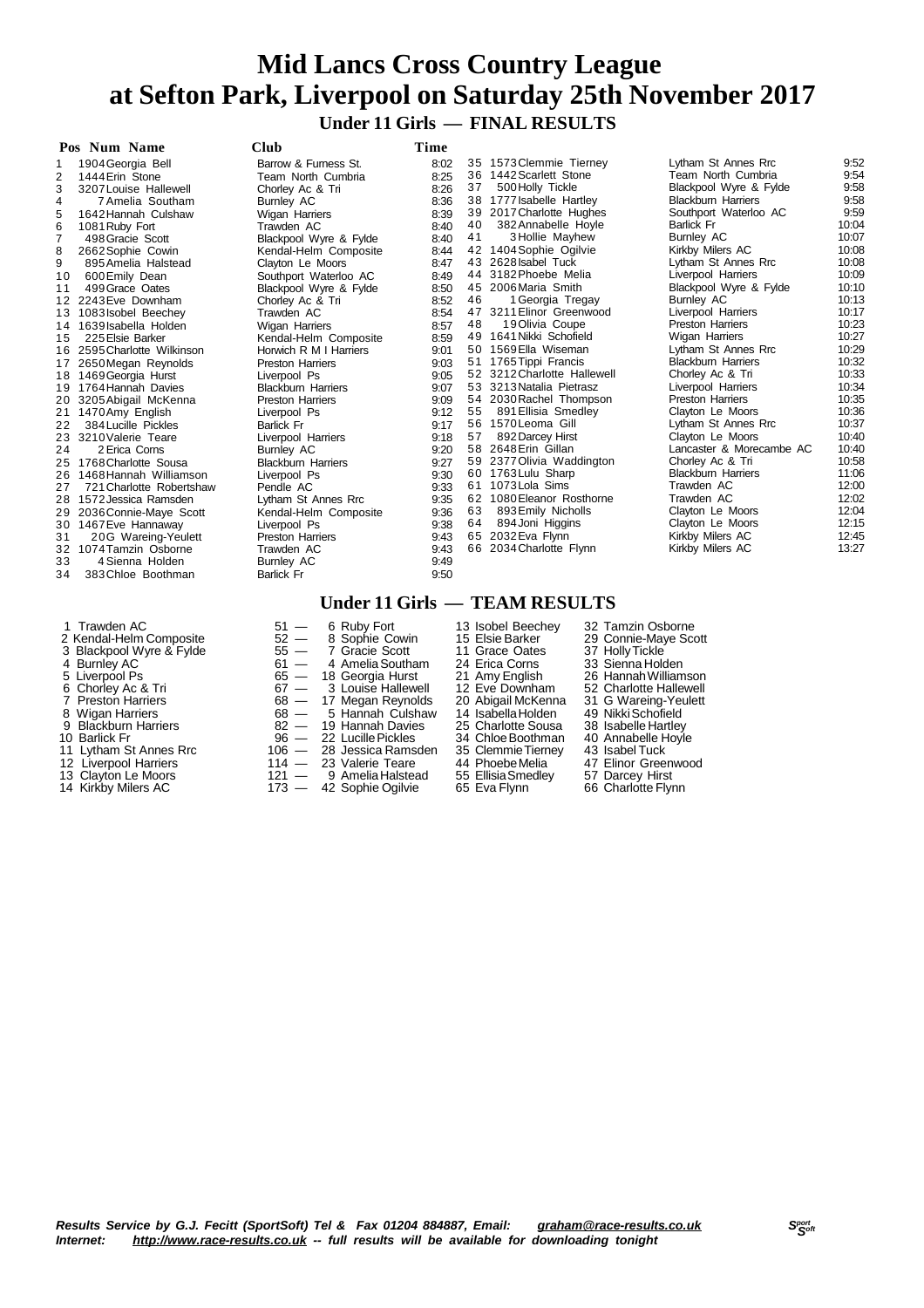#### **Under 11 Boys — FINAL RESULTS**

| Pos Num Name                                   | Club                                                       | Time         |    |                                                                            |                                         |                |
|------------------------------------------------|------------------------------------------------------------|--------------|----|----------------------------------------------------------------------------|-----------------------------------------|----------------|
| 3214 Sebastian Mason<br>1                      | <b>Border Harriers</b>                                     | 7:12         |    | 46 1077 Louie Woodruff                                                     | Trawden AC                              | 8:39           |
| $\overline{\mathbf{c}}$<br>602 Sammy Pickerill | Southport Waterloo AC                                      | 7:14         |    | 47 1076 Oliver Brown                                                       | Trawden AC                              | 8:41           |
| 3<br>1478 Thomas Walsh                         | Liverpool Ps                                               | 7:21         |    | 48 1474 Thomas Sleight                                                     | Liverpool Ps                            | 8:42           |
| 4<br>1097 Ben Stratton                         | Trawden AC                                                 | 7:24         |    | 49 1644 Josh Parsons                                                       | Wigan Harriers                          | 8:43           |
| 5<br>3215 Louis Biglands                       | Kendal-Helm Composite                                      | 7:25         |    | 50 1579 Lewis Bentley                                                      | Lytham St Annes Rrc                     | 8:43           |
| 6<br>584 Will McNally                          | Levens Valley AC                                           | 7:41         |    | 51 1778 Charlie Haworth                                                    | <b>Blackburn Harriers</b>               | 8:48           |
| 7<br>1100 Matthew Fleming                      | Trawden AC                                                 | 7:42         | 52 | 394 George Fitzpatrick                                                     | <b>Barlick Fr</b>                       | 8:50           |
| 8<br>3216 Rocco Escoffrey                      | Liverpool Harriers                                         | 7:45         | 53 | 392 Garth Duffy                                                            | <b>Barlick Fr</b>                       | 8:50           |
| 9<br>2292 Jack Lamb                            | Chorley Ac & Tri                                           | 7:48         |    | 54 1985 Luke Campbell                                                      | Wigan Harriers                          | 8:52           |
| 10<br>601 Will Collins                         | Southport Waterloo AC                                      | 7:50         |    | 55 3219 Richard Nichols                                                    | Burnley AC                              | 8:53           |
| 11 1472 Isaac Dickinson                        | Liverpool Ps                                               | 7:51         |    | 56 2027 Micah Walmsley                                                     | Lancaster & Morecambe AC                | 8:53<br>8:57   |
| 12<br>227 Jack Barker                          | Kendal-Helm Composite                                      | 7:51         | 57 | 9 Caleb Tregay<br>58 3220 Ben Leatherbarrow                                | <b>Burnley AC</b><br>Liverpool Harriers | 8:59           |
| 13 2028 Samuel Aspey                           | <b>Blackburn Harriers</b>                                  | 7:52         |    | 59 1779 Felix Thompson                                                     | <b>Blackburn Harriers</b>               | 9:00           |
| 14 1098 Harry Smith                            | Trawden AC                                                 | 7:53<br>7:54 |    | 60 2052 Evan Roberts                                                       | Lancaster & Morecambe AC                | 9:01           |
| 396 Jacob Reedey<br>15<br>16 1789 Daniel Smith | <b>Barlick Fr</b><br><b>Blackburn Harriers</b>             | 7:55         | 61 | 395 Logan McCredie                                                         | <b>Barlick Fr</b>                       | 9:03           |
| 17 2646 Will O'Donnell                         | Southport Waterloo AC                                      | 7:57         |    | 62 3221 Archie Lorimer                                                     | Hyndburn AC                             | 9:05           |
| 18 1101 Callum Osbourne                        | Trawden AC                                                 | 7:59         |    | 63 1094 Daniel Brown                                                       | Trawden AC                              | 9:07           |
| 19 2351 Ethan Roberts                          | Chorley Ac & Tri                                           | 8:00         |    | 64 3222 Max Taylor                                                         | Liverpool Harriers                      | 9:13           |
| 20 2840                                        | Blackpool Wyre & Fylde                                     | 8:04         | 65 | 391 Taylor Edwards                                                         | <b>Barlick Fr</b>                       | 9:14           |
| 21 1993 Nathan Naylor                          | Liverpool Ps                                               | 8:07         |    | 66 2630 Finlay Hughes                                                      | Lytham St Annes Rrc                     | 9:14           |
| 22 1788 Harry Sambrook                         | <b>Blackburn Harriers</b>                                  | 8:08         | 67 | 899 Brayden Clarkson                                                       | Clayton Le Moors                        | 9:15           |
| 502 Trayden Jarrett<br>23                      | Blackpool Wyre & Fylde                                     | 8:09         | 68 | 753 Benjamin Giles                                                         | Lancaster & Morecambe AC                | 9:19           |
| 24 1473 Evan Williams                          | Liverpool Ps                                               | 8:12         |    | 69 2854                                                                    | Lancaster & Morecambe AC                | 9:20           |
| 25<br>755 Jonathan Pyle                        | Lancaster & Morecambe AC                                   | 8:13         |    | 70 1091 Charlie Ellison                                                    | Trawden AC                              | 9:21           |
| 26<br>764 Leon Wilson                          | Lancaster & Morecambe AC                                   | 8:13         |    | 71 3223 Jack Balshaw                                                       | Blackpool Wyre & Fylde                  | 9:22           |
| 27<br>12 Harvey Holden                         | <b>Burnley AC</b>                                          | 8:14         |    | 72 1093 Euan Fenton-Clough                                                 | Trawden AC                              | 9:24           |
| 25 Hayden Ridgley<br>28                        | Preston Harriers                                           | 8:14         |    | 73 1780 Findlay Carroll                                                    | <b>Blackburn Harriers</b>               | 9:28           |
| 29 1784 Oliver Gill                            | <b>Blackburn Harriers</b>                                  | 8:15         |    | 74 1405 Mark McClennan                                                     | Kirkby Milers AC                        | 9:29           |
| 30 1988 Josh Todd                              | Kendal-Helm Composite                                      | 8:16         | 75 | 26 Joseph Thompson                                                         | Preston Harriers                        | 9:30           |
| 31 1090 George Camara                          | Trawden AC                                                 | 8:17         |    | 76 2655 Guy Whalley                                                        | Clayton Le Moors                        | 9:42           |
| 32 2654 Will Lloyd                             | Wigan Harriers                                             | 8:17         |    | 77 2410 Finlay Lorimer                                                     | Hyndburn AC                             | 9:42           |
| 33 1781 Matthew Smith                          | <b>Blackburn Harriers</b>                                  | 8:19         | 78 | 898 Fraser Anforth                                                         | Clayton Le Moors                        | 9:54           |
| 34<br>752 Ronan Maher                          | Lancaster & Morecambe AC                                   | 8:19         |    | 79 2059 Harrison Waite                                                     | <b>Blackburn Harriers</b>               | 9:57           |
| 397 Harley Treitl<br>35                        | <b>Barlick Fr</b>                                          | 8:19         |    | 80 2007 Alexander Brien                                                    | <b>Blackburn Harriers</b>               | 9:57           |
| 36 1987 Alfi Todd                              | Kendal-Helm Composite                                      | 8:22         |    | 81 3224 Stefono Capponi                                                    | Liverpool Harriers                      | 9:58           |
| 37 3218 Riley Holt                             | Rossendale Harriers & Ac                                   | 8:23         |    | 82 750 Nathan Giles                                                        | Lancaster & Morecambe AC                | 9:59           |
| 897 Charlie Barnes<br>38                       | Clayton Le Moors                                           | 8:24         |    | 83 2057 Dylan Maughan                                                      | Red Rose Runners                        | 10:03          |
| 39 2008 Lewis Findlay                          | <b>Blackburn Harriers</b>                                  | 8:28         | 84 | 10 Benjamin Mayhew                                                         | <b>Burnley AC</b>                       | 10:07          |
| 40 1578 Eric Wrigley                           | Lytham St Annes Rrc                                        | 8:30         |    | 85 1471 Lewis Tinsley                                                      | Liverpool Ps                            | 10:07          |
| 41 1086 Callum Singleton                       | Trawden AC                                                 | 8:30         |    | 86 3225 Callum Jones                                                       | Kirkby Milers AC                        | 10:28          |
| 42 2845                                        | <b>Blackburn Harriers</b>                                  | 8:31         |    | 87 3226 Daniel Bretherton                                                  | <b>Blackburn Harriers</b>               | 10:29          |
| 43 1989 Sam Greenep                            | Kendal-Helm Composite                                      | 8:32         |    | 88 3227 Tom Percival                                                       | Kirkby Milers AC                        | 10:30          |
| 44 2411 William McCash                         | Hyndburn AC                                                | 8:35         |    | 89 2004 Jack Greaves<br>90 3228 Daniel Elliott                             | Lytham St Annes Rrc                     | 11:11<br>11:14 |
| 45 1476 Jack Stanton                           | Liverpool Ps                                               | 8:38         |    |                                                                            | Liverpool Harriers                      |                |
|                                                |                                                            |              |    | Under 11 Boys - TEAM RESULTS                                               |                                         |                |
| 1 Trawden AC                                   | $25 -$<br>4 Ben Stratton                                   |              |    | 7 Matthew Fleming<br>14 Harry Smith                                        |                                         |                |
| 2 Southport Waterloo AC                        | $29 -$<br>2 Sammy Pickerill                                |              |    | 10 Will Collins<br>17 Will O'Donnell                                       |                                         |                |
| 3 Liverpool Ps                                 | $35 -$<br>3 Thomas Walsh                                   |              |    | 11 Isaac Dickinson<br>21 Nathan Naylor                                     |                                         |                |
| 4 Kendal-Helm Composite                        | $47 -$<br>5 Louis Biglands                                 |              |    | 12 Jack Barker<br>30 Josh Todd                                             |                                         |                |
| 5 Blackburn Harriers                           | $51 -$<br>13 Samuel Aspey                                  |              |    | 22 Harry Sambrook<br>16 Daniel Smith                                       |                                         |                |
| 6 Lancaster & Morecambe AC                     | $85 -$<br>25 Jonathan Pyle                                 |              |    | 26 Leon Wilson<br>34 Ronan Maher                                           |                                         |                |
| 7 Barlick Fr                                   | $102 -$<br>15 Jacob Reedey                                 |              |    | 35 Harley Treitl<br>52 George Fitzpatrick                                  |                                         |                |
| 8 Blackpool Wyre & Fylde                       | $114 -$<br>20 (2840)                                       |              |    | 71 Jack Balshaw<br>23 Trayden Jarrett                                      |                                         |                |
| 9 Liverpool Harriers                           | $130 -$<br>8 Rocco Escoffrey                               |              |    | 58 Ben Leatherbarrow64 Max Taylor                                          |                                         |                |
| 10 Wigan Harriers                              | $135 -$<br>32 Will Lloyd                                   |              |    | 49 Josh Parsons<br>54 Luke Campbell                                        |                                         |                |
| 11 Burnley AC                                  | $139 -$<br>27 Harvey Holden                                |              |    | 55 Richard Nichols<br>57 Caleb Tregay                                      |                                         |                |
| 12 Lytham St Annes Rrc                         | $156 -$<br>40 Eric Wrigley<br>$181 -$<br>38 Charlie Barnes |              |    | 66 Finlay Hughes<br>50 Lewis Bentley<br>67 Brayden Clarkson 76 Guy Whalley |                                         |                |
| 13 Clayton Le Moors                            |                                                            |              |    |                                                                            |                                         |                |

- 
- 
- 
- 
- Kirkby Milers AC 248 74 Mark McClennan 86 Callum Jones 88 TomPercival
- Hyndburn AC 183 44 WilliamMcCash 62 Archie Lorimer 77 Finlay Lorimer
	-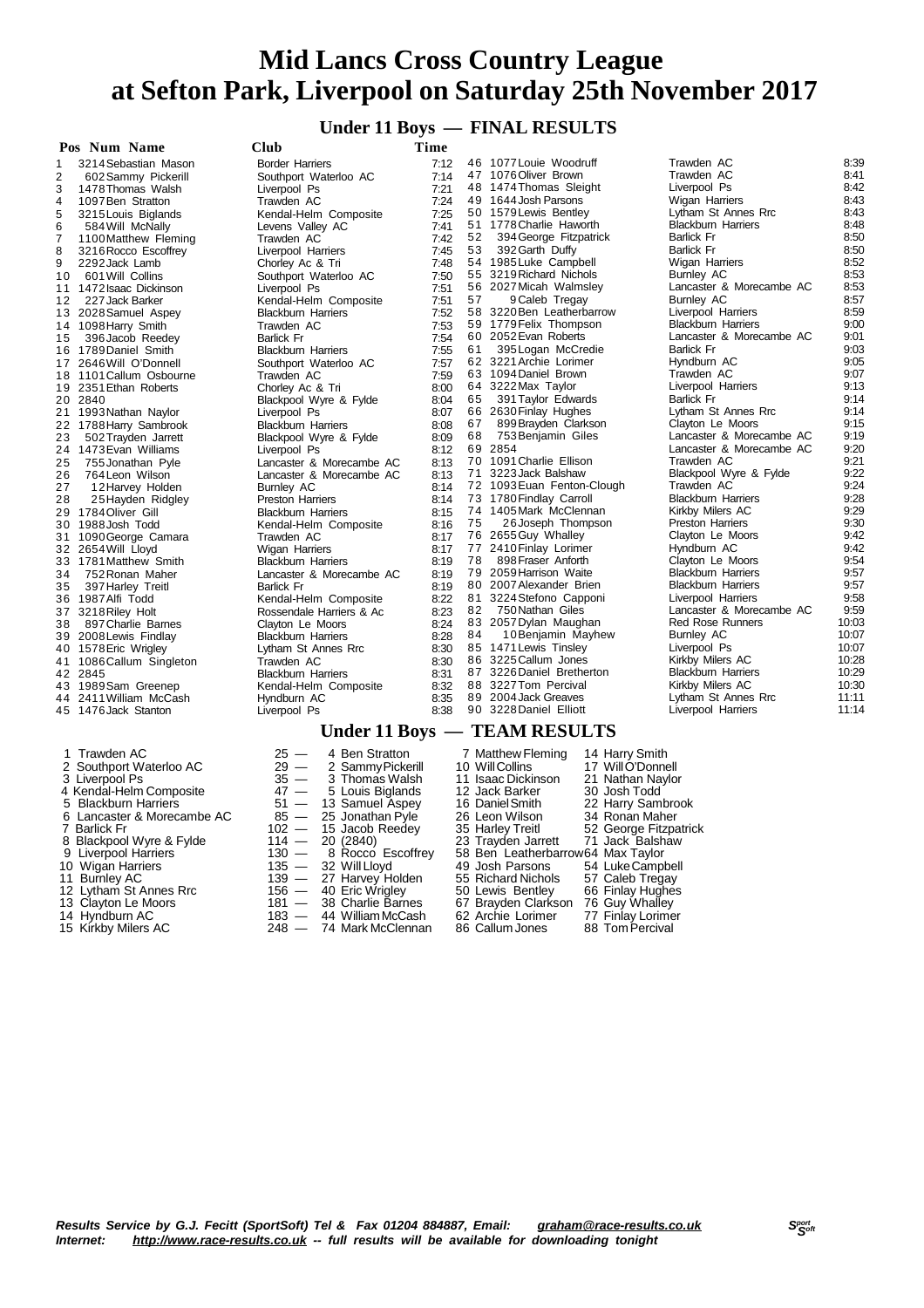## **Mid Lancs Cross Country League at Sefton Park, Liverpool on Saturday 25th November 2017 Under 13 Girls — FINAL RESULTS**

|    | Pos Num Name                 | <b>Club</b>               | Time  |    |                            |                           |       |
|----|------------------------------|---------------------------|-------|----|----------------------------|---------------------------|-------|
|    | 586 Olesia Winder            | Levens Valley AC          | 11:56 |    | 47 2651 Anna Whiteside     | Trawden AC                | 13:57 |
| 2  | 2653 Ava Lloyd               | <b>Wigan Harriers</b>     | 12:08 |    | 48 2886 Mae Lawless        | Liverpool Harriers        | 14:01 |
| 3  | 2666 Grace Tobin             | Liverpool Harriers        | 12:17 |    | 49 1649 Chloe Gregory-Moss | Wigan Harriers            | 14:06 |
| 4  | 1653 Scarlett Parkinson      | Wigan Harriers            | 12:24 |    | 50 2887 Jenny Grant        | Liverpool Harriers        | 14:08 |
| 5  | 255 Melissa McIntosh         | Border Harriers           | 12:25 |    | 51 1104 Paige Singleton    | Trawden AC                | 14:09 |
| 6  | 3229 Harriet Bain            | Liverpool Harriers        | 12:26 |    | 52 2888 Isabelle Dallas    | Liverpool Harriers        | 14:11 |
| 7  | 41 Imogen Blackwell          | <b>Preston Harriers</b>   | 12:32 | 53 | 904 Imogen Ferguson        | Clayton Le Moors          | 14:13 |
| 8  | 905 Ella Dorrington-Levy     | Clayton Le Moors          | 12:33 |    | 54 2040 Charlotte Mahoney  | <b>Preston Harriers</b>   | 14:15 |
| 9  | 2314 Katie Mathison          | Chorley Ac & Tri          | 12:36 |    | 55 2889 Andrea Ellinas     | Liverpool Harriers        | 14:17 |
|    | 10 1585 Sophie Bohannon      | Lytham St Annes Rrc       | 12:40 |    | 56 1103 Ellie Singleton    | Trawden AC                | 14:18 |
| 11 | 2339 Lucy Poole              | Chorley Ac & Tri          | 12:42 | 57 | 759 Mia Brayshaw           | Lancaster & Morecambe AC  | 14:18 |
|    | 12 1655 Robyn Wilding        | Wigan Harriers            | 12:42 |    | 58 1488 Emily Williamson   | Liverpool Ps              | 14:21 |
|    | 13 2463 Melissa Ince         | Leigh Harriers            | 12:50 | 59 | 603 Libby Simpson          | Southport Waterloo AC     | 14:24 |
|    | 14 2375 Lauren Waddington    | Chorley Ac & Tri          | 12:51 |    | 60 2062 Grace Wignall      | <b>Preston Harriers</b>   | 14:26 |
| 15 | 902 Helena White             | Clayton Le Moors          | 12:57 |    | 61 2890 Hannah Jones       | Liverpool Harriers        | 14:27 |
|    | 16 2449 Lily Edwards         | Leigh Harriers            | 13:04 |    | 62 1480 Chloe Bousfield    | Liverpool Ps              | 14:31 |
|    | 17 3230 Ella McMutrie        | Liverpool Harriers        | 13:07 |    | 63 2891 Megan McMutrie     | Liverpool Harriers        | 14:32 |
|    | 18 1799 Hollie Cubbon        | <b>Blackburn Harriers</b> | 13:07 |    | 64 2258 Lucy Goldthorp     | Chorley Ac & Tri          | 14:33 |
| 19 | 605 Amber Hughes             | Southport Waterloo AC     | 13:10 |    | 65 2005 Grace Blincow      | Blackpool Wyre & Fylde    | 14:37 |
|    | 20 1796 Leah Hoole           | <b>Blackburn Harriers</b> | 13:14 | 66 | 587 Freyah Nelson          | Levens Valley AC          | 14:39 |
|    | 21 1107 Holly Crook          | Trawden AC                | 13:18 |    | 67 2893 Ezmae Harkins      | <b>Preston Harriers</b>   | 14:42 |
|    | 22 2274 Gabrielle Hodson     | Chorley Ac & Tri          | 13:20 |    | 68 1490 Kate Mullen        | Liverpool Ps              | 14:42 |
| 23 | 506 Bethany Whipp            | Blackpool Wyre & Fylde    | 13:22 |    | 69 1105 Hannah Eccles      | Trawden AC                | 14:50 |
|    | 24 1489 Fiona Byrne          | Liverpool Ps              | 13:23 |    | 70 1481 Lucy Bousfield     | Liverpool Ps              | 14:51 |
|    | 25 1102 Abigail Stratton     | Trawden AC                | 13:24 |    | 71 1586 Sydney Ramsden     | Lytham St Annes Rrc       | 15:01 |
|    | 26 2874                      | Rossendale Harriers & Ac  | 13:24 | 72 | 399 Ciara Duffy            | <b>Barlick Fr</b>         | 15:02 |
| 27 | 761 Kirsty Maher             | Lancaster & Morecambe AC  | 13:27 |    | 73 1485 Cara Tamburro      | Liverpool Ps              | 15:04 |
|    | 28 3231 Emily Skaiffe        | Liverpool Harriers        | 13:28 |    | 74 2619 Isabel Vaughan     | Chorley Ac & Tri          | 15:07 |
|    | 29 1795 Caroline Woodworth   | <b>Blackburn Harriers</b> | 13:33 |    | 75 2104 Grace Horne        | <b>Preston Harriers</b>   | 15:14 |
|    | 30 3232 Blythe Cordwell      | Chorley Ac & Tri          | 13:34 |    | 76 2224 Erin Boardman      | Chorley Ac & Tri          | 15:19 |
| 31 | 2626 Brogan Murphy           | Lytham St Annes Rrc       | 13:35 |    | 77 2597 Aaliya Duxbury     | Hyndburn AC               | 15:22 |
|    | 32 2324 Emma Moogan          | Chorley Ac & Tri          | 13:35 | 78 | 606 Katelyn Swift          | Southport Waterloo AC     | 15:26 |
|    | 33 1108 Georgia Harvey       | Trawden AC                | 13:36 | 79 | 610 Chloe Sutton           | Southport Waterloo AC     | 15:31 |
|    | 34 3233 Iso Blakemore-Clarke | Liverpool Harriers        | 13:37 |    | 80 2897 Lottie Threadgold  | Liverpool Harriers        | 15:46 |
|    | 35 3234 Olivia Holmes        | Liverpool Harriers        | 13:38 | 81 | 37 Isabella Buraimo        | <b>Preston Harriers</b>   | 15:51 |
|    | 36 1487 Olivia Morgan        | Liverpool Ps              | 13:40 | 82 | 32 Megan Ind               | <b>Preston Harriers</b>   | 16:09 |
| 37 | 36 Anna Thompson             | <b>Preston Harriers</b>   | 13:41 |    | 83 1812 Holly Sousa        | <b>Blackburn Harriers</b> | 16:23 |
|    | 38 3235 Isobel Jakes         | Bedford & County AC       | 13:42 |    | 84 2060 Millie Ireland     | Southport Waterloo AC     | 16:42 |
|    | 39 3236 Emma Gittens         | Liverpool Harriers        | 13:44 |    | 85 1486 Ruth Usher         | Liverpool Ps              | 16:59 |
| 40 | 585 Bethan Saunders          | Levens Valley AC          | 13:48 |    | 86 1408 Amelia McCarthy    | Kirkby Milers AC          | 17:15 |
| 41 | 2620 Poppy Sherwin           | Chorley Ac & Tri          | 13:51 |    | 87 2898 Isabelle Starr     | Liverpool Ps              | 17:34 |
|    | 42 1484 Kate Sutcliffe       | Liverpool Ps              | 13:52 |    | 88 1409 Amy Cubbins        | Kirkby Milers AC          | 18:07 |
|    | 43 2884                      | <b>Preston Harriers</b>   | 13:53 |    | 89 1406 Aimee Clare        | Kirkby Milers AC          | 18:12 |
|    | 44 2018 Grace Barr           | Southport Waterloo AC     | 13:55 |    | 90 1411 Femke Carmichael   | Kirkby Milers AC          | 20:02 |
|    | 45 1106 Amelia Dugdale       | Trawden AC                | 13:55 |    | 91 1407 Gracie Holland     | Kirkby Milers AC          | 20:18 |
|    | 46 1794 Keira Haxton         | <b>Blackburn Harriers</b> | 13:56 |    | 92 1410 Molly Livesley     | Kirkby Milers AC          | 23:05 |

**Under 13 Girls — TEAM RESULTS**

| 1 Wigan Harriers         | $18 -$ | 2 Ava Llovd                                 | 4 Scarlett Parkinson | 12 Robyn Wilding      |
|--------------------------|--------|---------------------------------------------|----------------------|-----------------------|
| 2 Liverpool Harriers     | $26 -$ | 3 Grace Tobin                               | 6 Harriet Bain       | 17 Ella McMutrie      |
| 3 Chorley Ac & Tri       |        | 34 - 9 Katie Mathison                       | 11 Lucy Poole        | 14 Lauren Waddington  |
| 4 Blackburn Harriers     |        | 67 - 18 Hollie Cubbon                       | 20 Leah Hoole        | 29 Caroline Woodworth |
| 5 Clayton Le Moors       |        | 76 - 8 Ella Dorrington-Levy 15 Helena White |                      | 53 Imogen Ferguson    |
| 6 Trawden AC             |        | 79 — 21 Holly Crook                         | 25 Abigail Stratton  | 33 Georgia Harvey     |
| 7 Preston Harriers       |        | 87 - 7 Imogen Blackwell                     | 37 Anna Thompson     | 43 (2884)             |
| 8 Liverpool Ps           |        | $102 - 24$ Fiona Byrne                      | 36 Olivia Morgan     | 42 Kate Sutcliffe     |
| 9 Levens Valley AC       |        | 107 - 1 Olesia Winder                       | 40 Bethan Saunders   | 66 Frevah Nelson      |
| 10 Lytham St Annes Rrc   |        | 112 - 10 Sophie Bohannon                    | 31 Brogan Murphy     | 71 Sydney Ramsden     |
| 11 Southport Waterloo AC |        | $122 - 19$ Amber Hughes                     | 44 Grace Barr        | 59 Libby Simpson      |
| 12 Kirkby Milers AC      |        | 263 - 86 Amelia McCarthy                    | 88 Amy Cubbins       | 89 Aimee Clare        |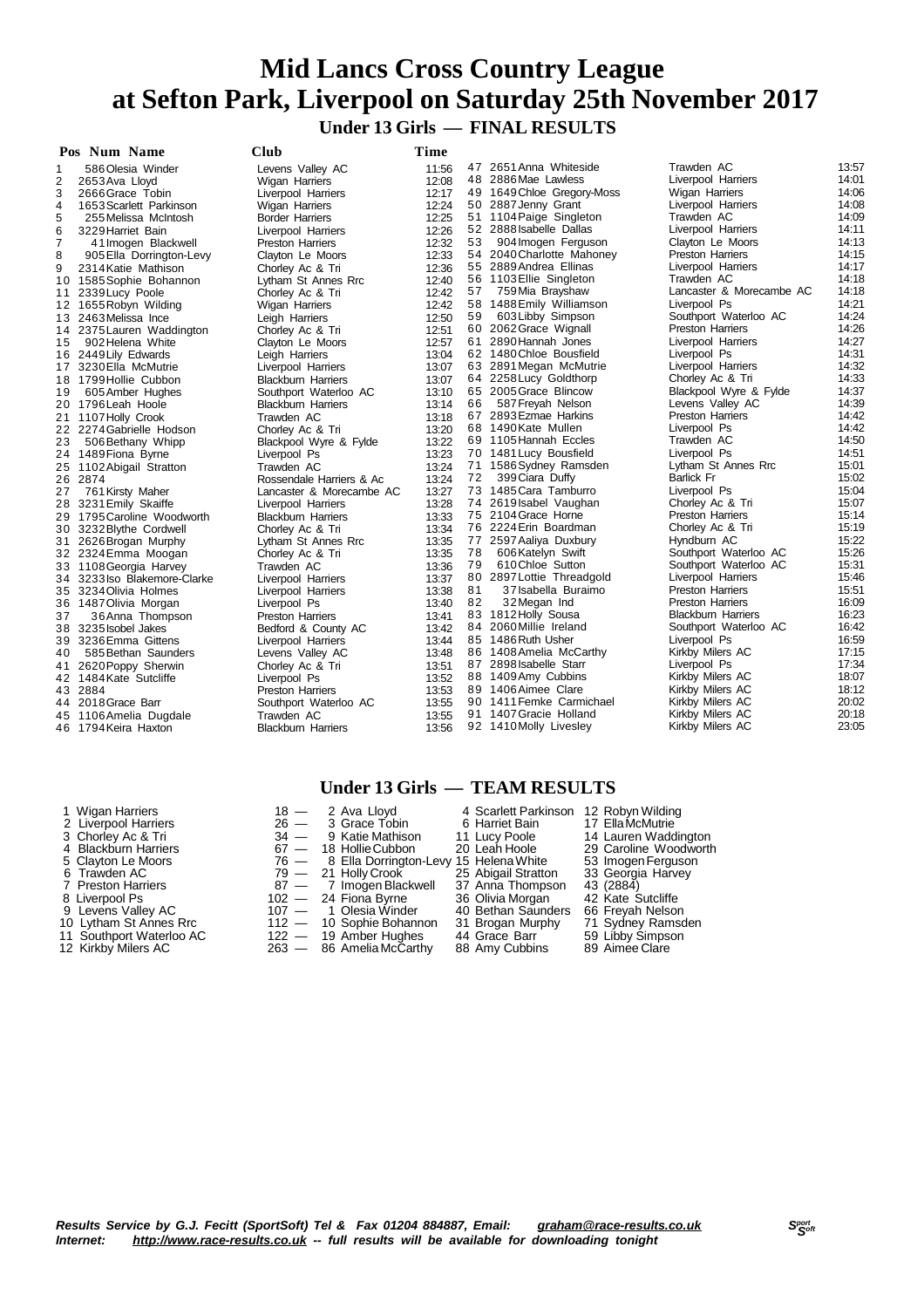**Race 4 - Under 13 Boys — FINAL RESULTS**

| Pos Num Name                   | Club                                                                                                                             | Time  |    |                            |                           |       |
|--------------------------------|----------------------------------------------------------------------------------------------------------------------------------|-------|----|----------------------------|---------------------------|-------|
| 768 Tobias Swarbrick           | Lancaster & Morecambe AC                                                                                                         | 11:00 | 37 | 916 William Nicholls       | Clayton Le Moors          | 13:10 |
| 1804 Isaac Butler              | <b>Blackburn Harriers</b>                                                                                                        | 11:05 |    | 38 2077 Fred Calvert       | Lancaster & Morecambe AC  | 13:11 |
| 3<br>233 James Bowen           | Kendal-Helm Composite                                                                                                            | 11:08 |    | 39 2914 Jude Robinson      | Liverpool Harriers        | 13:12 |
| 4<br>234 Harry Bowen           | Kendal-Helm Composite                                                                                                            | 11:19 | 40 | 615 James Pike             | Southport Waterloo AC     | 13:14 |
| 5<br>236 Henry Hunter          | Kendal-Helm Composite                                                                                                            | 11:36 | 41 | 52 Billy Reid              | <b>Preston Harriers</b>   | 13:15 |
| 6<br>2900 Gabriel Meehan       | Liverpool Harriers                                                                                                               | 11:37 |    | 42 1508 Nicholas Usher     | Liverpool Ps              | 13:20 |
| 912 Robbie Smedley             | Clayton Le Moors                                                                                                                 | 11:37 | 43 | 766 Jack Collett           | Lancaster & Morecambe AC  | 13:22 |
| 8<br>2901 Alex Kelly           | Liverpool Harriers                                                                                                               | 11:50 | 44 | 906 Jenson Bentham         | Clayton Le Moors          | 13:23 |
| 9<br>589 Finley Corkill        | Levens Valley AC                                                                                                                 | 11:54 |    | 45 2916 Will Broadhurst    | Liverpool Harriers        | 13:28 |
| 511 Luke Rawcliffe<br>10       | Blackpool Wyre & Fylde                                                                                                           | 11:58 |    | 46 2917 Iwan Williams      | Liverpool Harriers        | 13:30 |
| 1811 David Holman<br>11        | <b>Blackburn Harriers</b>                                                                                                        | 12:00 |    | 47 1509 Jack Bousfield     | Liverpool Ps              | 13:33 |
| 2904 Liam McCay<br>12          | Liverpool Harriers                                                                                                               | 12:06 |    | 48 1416 Derri Henderson    | Kirkby Milers AC          | 13:35 |
| 13 1905G Barnard-Mackenzie     | Barrow & Furness St.                                                                                                             |       |    | 49 1801 Codie Dewhurst     | <b>Blackburn Harriers</b> | 13:37 |
| 12:14                          |                                                                                                                                  |       |    | 50 2921 Ben Taylor         | Liverpool Harriers        | 13:43 |
| 403 Elliott Phillips<br>14     | <b>Barlick Fr</b>                                                                                                                | 12:15 | 51 | 48 Ned Gilkes              | <b>Preston Harriers</b>   | 13:50 |
| 1807 Joseph Joyce<br>15        | <b>Blackburn Harriers</b>                                                                                                        | 12:19 |    | 52 1587 Morgan Pritchard   | Lytham St Annes Rrc       | 13:51 |
| 2001 Ben Greenep<br>16         | Kendal-Helm Composite                                                                                                            | 12:20 | 53 | 45 Vladimir Wiggins        | <b>Preston Harriers</b>   | 13:52 |
| 1504 Adam Oakley<br>17         | Liverpool Ps                                                                                                                     | 12:20 |    | 54 2076 Luca Barrow        | <b>Preston Harriers</b>   | 13:56 |
| 2554 Joseph Ormrod<br>18       | Rossendale Harriers & Ac                                                                                                         | 12:23 |    | 55 1502 Jack Hitchmough    | Liverpool Ps              | 13:58 |
| 46 Thomas Chadwick<br>19       | <b>Preston Harriers</b>                                                                                                          | 12:23 |    | 56 2099 James Twigg        | Lancaster & Morecambe AC  | 14:00 |
| 1810 Kyle Taylor Pomfret<br>20 | <b>Blackburn Harriers</b>                                                                                                        | 12:27 |    | 57 2090 Will Davis         | <b>Preston Harriers</b>   | 14:02 |
| 1661 Ben Nolan<br>21           | Wigan Harriers                                                                                                                   | 12:32 |    | 58 1498 James Roberts      | Liverpool Ps              | 14:04 |
| 22 1111 William Woodruff       | Trawden AC                                                                                                                       | 12:35 | 59 | 402 Connor Fitzpatrick     | <b>Barlick Fr</b>         | 14:09 |
| 23<br>508 Rafael Eaton         | Blackpool Wyre & Fylde                                                                                                           | 12:36 |    | 60 1806 Sebastian Burton   | <b>Blackburn Harriers</b> | 14:10 |
| 910 Matthew Jackson<br>24      | Clayton Le Moors                                                                                                                 | 12:38 |    | 61 2930 Josh Redmond       | Liverpool Harriers        | 14:19 |
| 25 2079 Thomas McGrattan       | Lancaster & Morecambe AC                                                                                                         | 12:39 |    | 62 1112 Joe MacKenzie-Sims | Trawden AC                | 14:21 |
| 26 2668 William Varey          | Trawden AC                                                                                                                       | 12:42 |    | 63 1497 Jack Vose          | Liverpool Ps              | 14:30 |
| 1805 Rory Teare<br>27          | <b>Blackburn Harriers</b>                                                                                                        | 12:45 |    | 64 1414 Jack McIntyre      | Kirkby Milers AC          | 14:35 |
| 2061 George Denye<br>28        | <b>Preston Harriers</b>                                                                                                          | 12:46 |    | 65 1493 Harry Corcoran     | Liverpool Ps              | 14:36 |
| 1662 Connor Fletcher<br>29.    | Wigan Harriers                                                                                                                   | 12:47 |    | 66 2933 Benjamin Roach     | Liverpool Harriers        | 14:36 |
| 1109W RowlandsWhiteoak<br>30   | Trawden AC                                                                                                                       | 12:52 |    | 67 2934 Cameron Oliver     | Kirkby Milers AC          | 14:37 |
| 1446 Harry Ewbank<br>31        | Team North Cumbria                                                                                                               | 12:56 |    | 68 1491 Arthur Yates       | Liverpool Ps              | 14:44 |
| 32<br>509 Deetray Jarrett      | Blackpool Wyre & Fylde                                                                                                           | 12:56 |    | 69 1503 Daniel Rathbone    | Liverpool Ps              | 14:57 |
| 2913 James Pedersen<br>33      | Liverpool Harriers                                                                                                               | 12:57 |    | 70 1501 Jake Ferreira      | Liverpool Ps              | 15:02 |
| 34 1494 James Read             | Liverpool Ps                                                                                                                     | 13:01 |    | 71 1505 Patrick Hennigan   | Liverpool Ps              | 15:03 |
| 765 Jacob Preston<br>35        | Lancaster & Morecambe AC                                                                                                         | 13:03 | 72 | 767 Luke Leadbeatter       | Lancaster & Morecambe AC  | 15:06 |
| 1492 Conor Kingan<br>36        | Liverpool Ps                                                                                                                     | 13:09 | 73 | 510 Zachery Terras         | Blackpool Wyre & Fylde    | 20:52 |
|                                | $\mathbf{D}_{\alpha\alpha\alpha}$ $\mathbf{I}$ $\mathbf{L}_{\alpha\alpha\alpha}$ $\mathbf{12}$ $\mathbf{D}_{\alpha\alpha\alpha}$ |       |    | <b>TE AM DECHI TC</b>      |                           |       |

#### **Race 4 - Under 13 Boys — TEAM RESULTS**

| 1 Kendal-Helm Composite<br>2 Liverpool Harriers<br>3 Blackburn Harriers<br>4 Lancaster & Morecambe AC<br>5 Blackpool Wyre & Fylde<br>6 Clayton Le Moors<br>7 Trawden AC<br>8 Liverpool Ps<br>9 Preston Harriers<br>10 Kirkby Milers AC |  | $12 - 3$ James Bowen<br>$26 - 6$ Gabriel Meehan<br>$28 - 2$ Isaac Butler<br>$61 - 1$ Tobias Swarbrick<br>$65 - 10$ Luke Rawcliffe<br>$68 - 7$ Robbie Smedley<br>78 - 22 William Woodruff<br>87 - 17 Adam Oakley<br>88 - 19 Thomas Chadwick<br>179 — 48 Derri Henderson | 4 Harry Bowen<br>8 Alex Kellv<br>11 David Holman<br>25 Thomas McGrattan 35 Jacob Preston<br>23 Rafael Eaton<br>24 Matthew Jackson 37 William Nicholls<br>26 William Varey<br>34 James Read<br>28 George Denye<br>64 Jack McIntyre | 5 Henry Hunter<br>12 Liam McCay<br>15 Joseph Joyce<br>32 Deetray Jarrett<br>30 W Rowlands Whiteoak<br>36 Conor Kingan<br>41 Billy Reid<br>67 Cameron Oliver |
|----------------------------------------------------------------------------------------------------------------------------------------------------------------------------------------------------------------------------------------|--|------------------------------------------------------------------------------------------------------------------------------------------------------------------------------------------------------------------------------------------------------------------------|-----------------------------------------------------------------------------------------------------------------------------------------------------------------------------------------------------------------------------------|-------------------------------------------------------------------------------------------------------------------------------------------------------------|
|----------------------------------------------------------------------------------------------------------------------------------------------------------------------------------------------------------------------------------------|--|------------------------------------------------------------------------------------------------------------------------------------------------------------------------------------------------------------------------------------------------------------------------|-----------------------------------------------------------------------------------------------------------------------------------------------------------------------------------------------------------------------------------|-------------------------------------------------------------------------------------------------------------------------------------------------------------|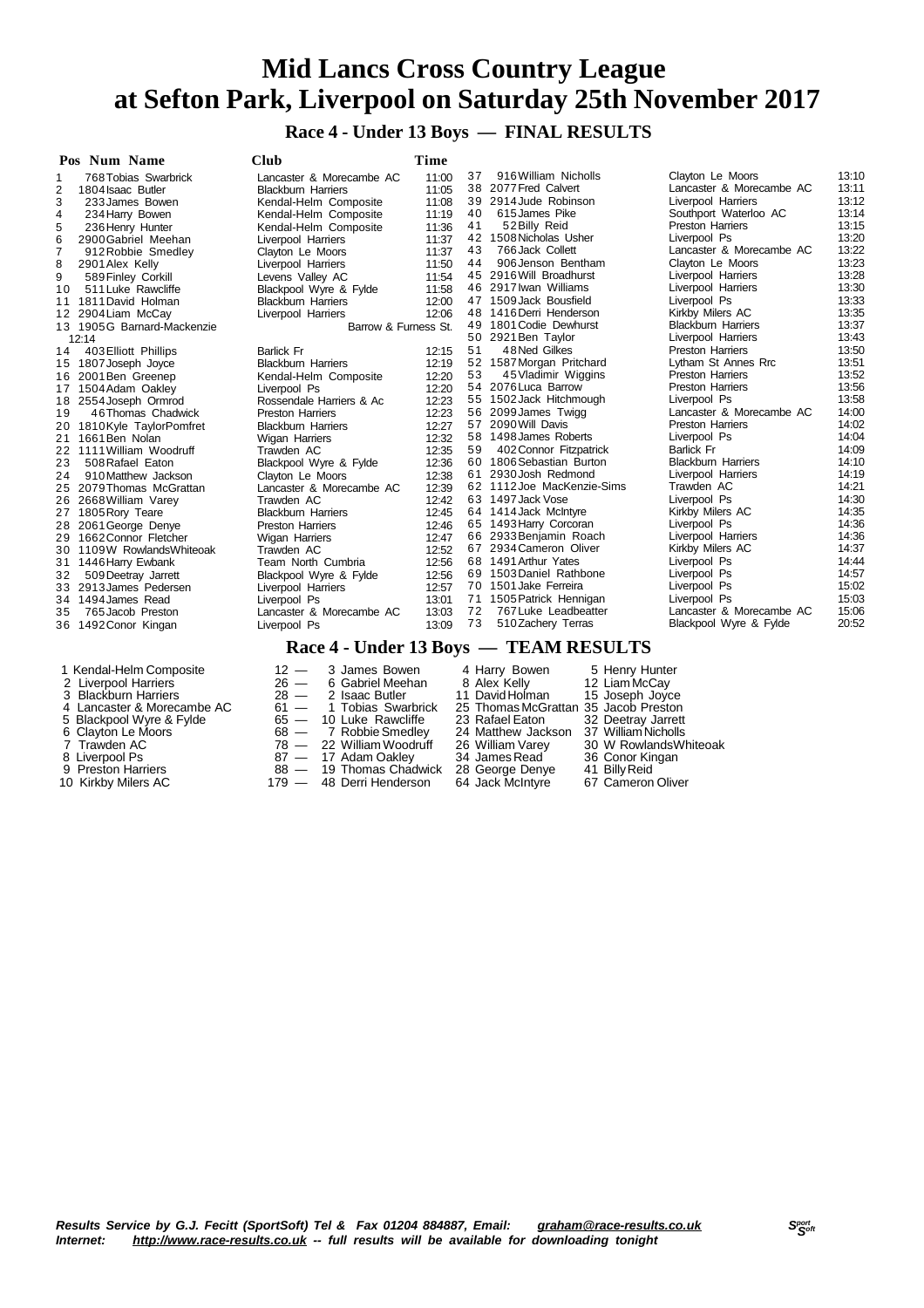**Race 4 - Under 15 Girls — FINAL RESULTS**

|    | Pos Num Name              | Club                                              | Time  |    |                                         |                           |       |
|----|---------------------------|---------------------------------------------------|-------|----|-----------------------------------------|---------------------------|-------|
|    | 2899 Faye O'Hare          | Liverpool Harriers                                | 11:21 |    | 32 1114 Isabel Hartley                  | Trawden AC                | 13:51 |
| 2  | 258 Anna Mason            | <b>Border Harriers</b>                            | 11:48 | 33 | 924 Kaliska Clarke                      | Clayton Le Moors          | 13:53 |
| 3  | 2903 Caitlin Robinson     | Liverpool Harriers                                | 11:56 |    | 34 2924 Morgan Carragher                | Liverpool Harriers        | 13:54 |
| 4  | 66Darcey Lonsdale         | <b>Preston Harriers</b>                           | 12:06 |    | 35 1595 Laura Bremner                   | Lytham St Annes Rrc       | 13:54 |
| 5  | 2303 Olivia Leigh         | Chorley Ac & Tri                                  | 12:15 |    | 36 2925 Amber Escoffrey                 | Liverpool Harriers        | 13:59 |
| 6  | 58 Scarlett Sutton        | <b>Preston Harriers</b>                           | 12:20 |    | 37 2926                                 | <b>Preston Harriers</b>   | 14:00 |
|    | 1448 Emily Wightman       | Team North Cumbria                                | 12:20 |    | 38 2927 Elizabeth Pedersen              | Liverpool Harriers        | 14:01 |
| 8  | 59 Grace Brown            | <b>Preston Harriers</b>                           | 12:23 |    | 39 1510 Faye Hannaway                   | Liverpool Ps              | 14:02 |
| 9  | 622 Lilly-Ann Grayson     | Southport Waterloo AC                             | 12:34 |    | 40 2271 Amy Heaton                      | Chorley Ac & Tri          | 14:03 |
| 10 | 1817 Amy Davies           | <b>Blackburn Harriers</b>                         | 12:46 |    | 41 2929 Robyn Lees                      | Chorley Ac & Tri          | 14:07 |
| 11 | 1816 Eleesha Charnley     | <b>Blackburn Harriers</b>                         | 12:48 | 42 | 771 Alice Hunt                          | Lancaster & Morecambe AC  | 14:14 |
| 12 | 2910 Tamzin Dentith       | Liverpool Harriers                                | 12:48 |    | 43 2041 Megan Mahoney                   | <b>Preston Harriers</b>   | 14:16 |
| 13 | 2911 Alissa Darbyshire    | Preston Harriers                                  | 12:51 |    | 44 2223 Amber Boardman                  | Chorley Ac & Tri          | 14:21 |
| 14 | 57 Jessica Watson         | <b>Preston Harriers</b>                           | 12:53 | 45 | 919 Bethany Wheatcroft                  | Clayton Le Moors          | 14:29 |
| 15 | 65 Caitlyn Preddy         | <b>Preston Harriers</b>                           | 12:59 |    | 46 1513 Niamh Doyle                     | Liverpool Ps              | 14:30 |
| 16 | 1113 Sophie Stanworth     | Trawden AC                                        | 12:59 |    | 47 1819 Hollie Oldham                   | <b>Blackburn Harriers</b> | 14:32 |
| 17 | 1521 Jennifer Williamson  | Liverpool Ps                                      | 13:07 |    | 48 1813 Rebecca Ramsden                 | <b>Blackburn Harriers</b> | 14:38 |
| 18 | 61 Faye Houghton          | <b>Preston Harriers</b>                           | 13:12 |    | 49 2010 Harriet Woodhead                | <b>Barlick Fr</b>         | 14:43 |
| 19 | 2049 Annie Duffy          | <b>Preston Harriers</b>                           | 13:17 |    | 50 1514 Imogen Fearon                   | Liverpool Ps              | 14:54 |
| 20 | 2346 Bethany Reid         | Chorley Ac & Tri                                  | 13:19 |    | 51 1818 Alex Taylor                     | <b>Blackburn Harriers</b> | 14:57 |
| 21 | 621 Freya Walsh           | Southport Waterloo AC                             | 13:20 |    | 52 1511 Grace Selby                     | Liverpool Ps              | 14:59 |
| 22 | 513 Lucy Tickle           | Blackpool Wyre & Fylde                            | 13:30 |    | 53 1517 Rachael Sutter                  | Liverpool Ps              | 15:30 |
| 23 | 920 Sophie Ashworth       | Clayton Le Moors                                  | 13:33 |    | 54 1515 Connie Roberts                  | Liverpool Ps              | 15:34 |
| 24 | 2918 Isabel Leadbetter    | Liverpool Harriers                                | 13:36 |    | 55 2347 Emily Reid                      | Chorley Ac & Tri          | 15:34 |
| 25 | 1520 Annabel Corlett      | Liverpool Ps                                      | 13:38 |    | 56 1423 Isabelle Livesley               | Kirkby Milers AC          | 15:51 |
| 26 | 773 Kirsty Hamilton       | Lancaster & Morecambe AC                          | 13:40 |    | 57 2936 Isobel Davidson                 | Liverpool Harriers        | 15:54 |
| 27 | 2409 Libby Huxley         | Hyndburn AC                                       | 13:41 |    | 58 2937 Beth Wilson                     | Kirkby Milers AC          | 15:59 |
| 28 | 2318 Elsa Miller          | Chorley Ac & Tri                                  | 13:42 |    | 59 1591 Lucy Bohannon                   | Lytham St Annes Rrc       | 16:12 |
|    | 29 1519 Hannah Doyle      | Liverpool Ps                                      | 13:46 | 60 | 620 Bethany Swift                       | Southport Waterloo AC     | 18:54 |
|    | 30 2374 Kate Waddington   | Chorley Ac & Tri                                  | 13:47 | 61 | 2074 Lucy Harrison                      | Lancaster & Morecambe AC  | 20:26 |
|    | 31 2923 Isabel Leyland    | Liverpool Harriers                                | 13:47 |    | 62 1596 Holly Anderson                  | Lytham St Annes Rrc       | 25:50 |
|    |                           |                                                   |       |    | Race 4 - Under 15 Girls — TEAM RESULTS  |                           |       |
|    |                           |                                                   |       |    |                                         |                           |       |
|    | Liverpool Harriers        | 1 Faye O'Hare<br>$16 -$                           |       |    | 3 Caitlin Robinson<br>12 Tamzin Dentith |                           |       |
|    | 2 Preston Harriers        | $18 -$<br>4 Darcey Lonsdale                       |       |    | 6 Scarlett Sutton<br>8 Grace Brown      |                           |       |
|    | Chorley Ac & Tri          | $53 -$<br>5 Olivia Leigh                          |       |    | 28 Elsa Miller<br>20 Bethany Reid       |                           |       |
|    | <b>Blackburn Harriers</b> | $68 -$<br>10 Amy Davies                           |       | 11 | Eleesha Charnley<br>47 Hollie Oldham    |                           |       |
|    | Liverpool Ps              | 71<br>17 Jennifer Williamson<br>$\hspace{0.05cm}$ |       |    | 25 Annabel Corlett<br>29 Hannah Doyle   |                           |       |

- 
- 
- 
- 
- 

 Southport Waterloo AC 90 — 9 Lilly-Ann Grayson 21 Freya Walsh 60 Bethany Swift Clayton Le Moors 101 — 23 Sophie Ashworth 33 Kaliska Clarke 45 Bethany Wheatcroft 8 Lancaster & Morecambe AC 129 — 26 KirstyHamilton 42 Alice Hunt 61 Lucy Harrison Lytham St Annes Rrc 156 — 35 Laura Bremner 59 Lucy Bohannon 62 Holly Anderson

- 
- 
- 
-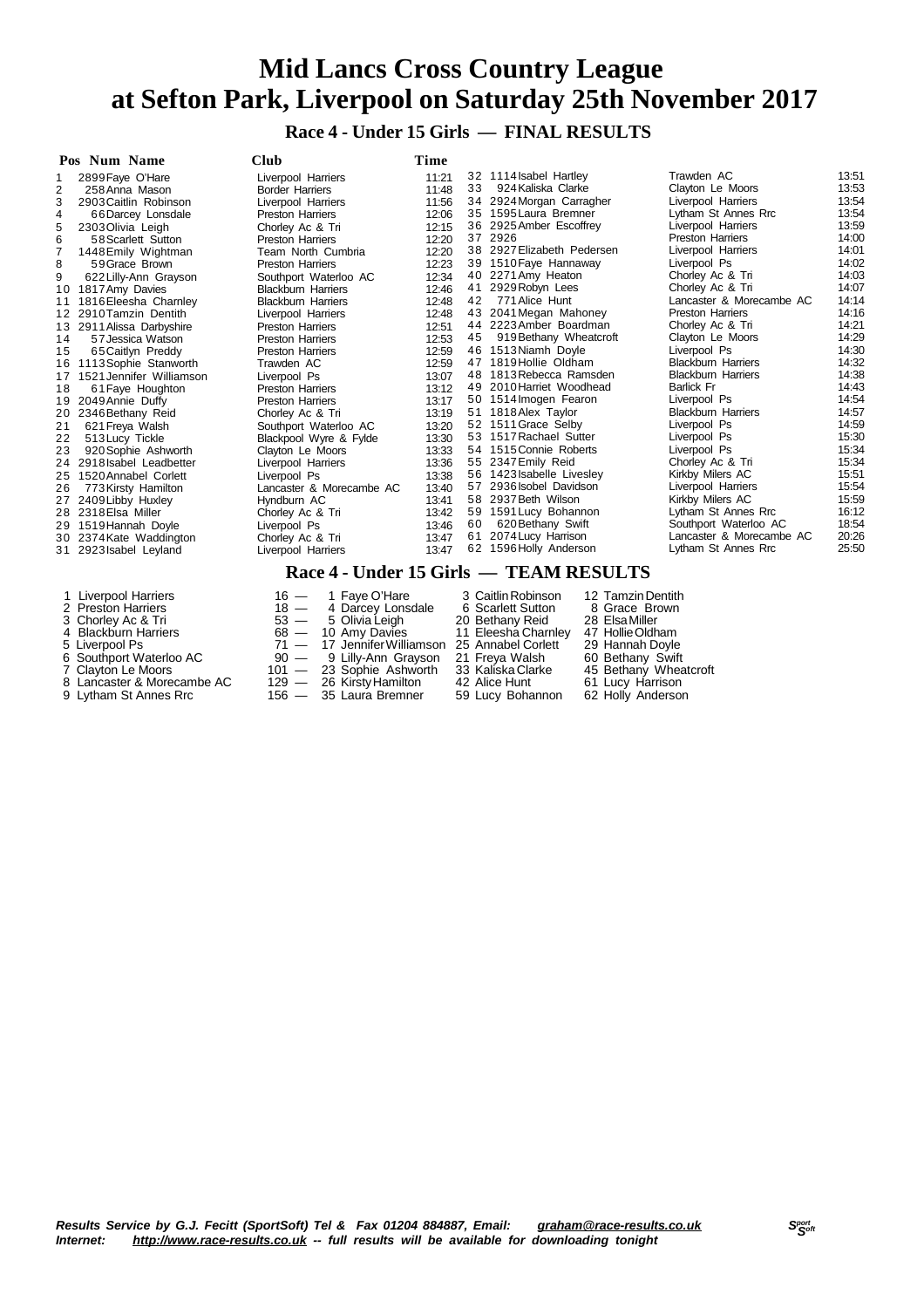**Race 5 - Under 15 Boys — FINAL RESULTS**

| Pos Num Name                            | <b>Club</b>                                            | Time               |    |                                                                             |                           |       |
|-----------------------------------------|--------------------------------------------------------|--------------------|----|-----------------------------------------------------------------------------|---------------------------|-------|
| 1825 Matthew Ramsden<br>1               | <b>Blackburn Harriers</b>                              | 10:09              | 32 | 246Toby Umpleby                                                             | Kendal-Helm Composite     | 11:53 |
| 2<br>2939                               | Rossendale Harriers & Ac                               | 10:21              |    | 33 2447 Joel Denton                                                         | Leigh Harriers            | 11:55 |
| 3<br>782 Rhys Ashton                    | Lancaster & Morecambe AC                               | 10:23              | 34 | 2122 Findlay Sullivan                                                       | <b>Blackburn Harriers</b> | 11:59 |
| 787 Lukas Eichmeyer<br>4                | Lancaster & Morecambe AC                               | 10:28              | 35 | 248 Joshua Roelants                                                         | Kendal-Helm Composite     | 12:04 |
| 5<br>1830 Sam Hodkinson                 | <b>Blackburn Harriers</b>                              | 10:41              | 36 | 930 Michael Stevens                                                         | Clayton Le Moors          | 12:05 |
| 6<br>2940 Matthew Knowles               | Lancaster & Morecambe AC                               | 10:48              |    | 37 1528 Matthew Russo                                                       | Liverpool Ps              | 12:07 |
| $\overline{7}$<br>1529 Oliver Sutcliffe | Liverpool Ps                                           | 10:50              | 38 | 590 Jakob Nelson                                                            | Levens Valley AC          | 12:11 |
| 8<br>70Liam Blackwell                   | <b>Preston Harriers</b>                                | 10:51              |    | 39 1427 Charlie Deakin                                                      | Kirkby Milers AC          | 12:13 |
| 9<br>2591 Robert Seddon                 | Horwich R M I Harriers                                 | 10:53              |    | 40 1827 Harry Wilkin                                                        | <b>Blackburn Harriers</b> | 12:15 |
| 2352 Thomas Roberts<br>10               | Chorley Ac & Tri                                       | 10:56              |    | 41 1115 Harry Beechey                                                       | Trawden AC                | 12:21 |
| 2943 Thom Barnes<br>11                  | Preston Harriers                                       | 11:00              |    | 42 1522 Thomas Ralfs                                                        | Liverpool Ps              | 12:26 |
| 12 2944 Daniel Saunders                 | Kendal-Helm Composite                                  | 11:01              |    | 43 1426 Declan O'Connor                                                     | Kirkby Milers AC          | 12:28 |
| 13 2945 Mackenzie Woodward              |                                                        | Liverpool Harriers | 44 | 624 Sam Coupland                                                            | Southport Waterloo AC     | 12:32 |
| 11:02                                   |                                                        |                    | 45 | 927 Lennon Jackson                                                          | Clayton Le Moors          | 12:32 |
| 14 2275 Jack Hughes                     | Chorley Ac & Tri                                       | 11:04              |    | 46 2955 Louie Relph                                                         | Liverpool Harriers        | 12:35 |
| 15 1829 Jamie Teare                     | <b>Blackburn Harriers</b>                              | 11:05              |    | 47 1823 Ethan Barbarewicz                                                   | <b>Blackburn Harriers</b> | 12:39 |
| 16 2946 Charlie Teare                   | Liverpool Harriers                                     | 11:06              |    | 48 1826 Luke Ingleson                                                       | <b>Blackburn Harriers</b> | 12:41 |
| 17 1831 Leon Thomas                     | <b>Blackburn Harriers</b>                              | 11:08              |    | 49 2562 Charlie Taylor                                                      | Rossendale Harriers & Ac  | 12:42 |
| 2947 Sam Flaherty<br>18                 | Liverpool Harriers                                     | 11:12              |    | 50 2047 Max Swarbrick                                                       | Blackpool Wyre & Fylde    | 12:44 |
| 19 1525 Fletcher Foster                 | Liverpool Ps                                           | 11:17              |    | 51 2022 Harvey Cooper                                                       | Levens Valley AC          | 12:46 |
| 20 2307 Daniel Lilley                   | Chorley Ac & Tri                                       | 11:21              |    | 52 2489 Owen Reason                                                         | Leigh Harriers            | 12:53 |
| 2949 Jamie Ford<br>21                   | Liverpool Harriers                                     | 11:23              | 53 | 625 Lewis McMahon                                                           | Southport Waterloo AC     | 12:58 |
| 22 1527 Thomas Corcoran                 | Liverpool Ps                                           | 11:24              | 54 | 67 Luke Suffolk                                                             | <b>Preston Harriers</b>   | 12:59 |
| 23<br>2587 Toby Middleton               | Horwich R M I Harriers                                 | 11:26              |    | 55 2958 Ethan Flaherty                                                      | Liverpool Harriers        | 13:00 |
| 404 Jack Villiers<br>24                 | <b>Barlick Fr</b>                                      | 11:27              | 56 | 244 Adam Scott                                                              | Kendal-Helm Composite     | 13:01 |
| 25<br>520 James Smith                   | Blackpool Wyre & Fylde                                 | 11:29              |    | 57 2632 Jared Nicholls                                                      | Liverpool Ps              | 13:04 |
| 26<br>931 Harrison Codd                 | Clayton Le Moors                                       | 11:31              | 58 | 629 Joseph Sutton                                                           | Southport Waterloo AC     | 13:05 |
| 27<br>241 Benjamin Smith                | Kendal-Helm Composite                                  | 11:36              |    | 59 1116C Rowlands Whiteoak                                                  | Trawden AC                | 13:10 |
| 2582 Matthew Mair<br>28                 | Horwich R M I Harriers                                 | 11:38              |    | 60 2631 Patrick Hammond                                                     | Liverpool Ps              | 14:33 |
| 29<br>2416 George Owen                  | Hyndburn AC                                            | 11:39              |    | 61 2704 Cameron Oliver                                                      | Kirkby Milers AC          | 14:37 |
| 1523 Jake Dickinson<br>30               | Liverpool Ps                                           | 11:42              |    | 62 2033 Ethan Bibby                                                         | Kirkby Milers AC          | 14:53 |
| 929 Peter Stevens<br>31                 | Clayton Le Moors                                       | 11:49              |    | 63 2962 Harry Wingate                                                       | Kirkby Milers AC          | 15:38 |
|                                         |                                                        |                    |    | Race 5 - Under 15 Boys <sub>65</sub> 2264 Rach March Soldwin SULTS          | <b>Preston Harriers</b>   | 15:40 |
| 1 Lancaster & Morecambe AC              |                                                        |                    |    |                                                                             | Chorley Ac & Tri          | 16:06 |
| 2 Blackburn Harriers                    | $13 -$<br>3 Rhys Ashton<br>$21 -$<br>1 Matthew Ramsden |                    |    | 4 Lukas Eichmeyer<br>6 Matthew Knowles<br>15 Jamie Teare<br>5 Sam Hodkinson |                           |       |
| Chorley Ac & Tri<br>3                   | $44 -$<br>10 Thomas Roberts                            |                    |    | 14 Jack Hughes<br>20 Daniel Lilley                                          |                           |       |
| 4 Liverpool Harriers                    | $47 -$<br>13 Mackenzie Woodward16                      |                    |    | Charlie Teare 18                                                            |                           |       |
| 5 Liverpool Ps                          | $48 -$<br>7 Oliver Sutcliffe                           |                    |    | 19 Fletcher Foster<br>22 Thomas Corcoran                                    | Sam Flaherty              |       |
| 6 Horwich R M I Harriers                | $60 -$<br>9 Robert Seddon                              |                    |    | 23 Toby Middleton<br>28 Matthew Mair                                        |                           |       |
| 7 Kendal-Helm Composite                 | $71 -$<br>12 Daniel Saunders                           |                    |    | 32 Toby Umpleby<br>27 Benjamin Smith                                        |                           |       |
| 8<br><b>Preston Harriers</b>            | $73 -$<br>8 Liam Blackwell                             |                    |    | 11 Thom Barnes<br>54 Luke Suffolk                                           |                           |       |
| 9<br>Clayton Le Moors                   | $93 -$<br>26 Harrison Codd                             |                    |    | 31 Peter Stevens<br>36 Michael Stevens                                      |                           |       |
| 10 Kirkby Milers AC                     | 39 Charlie Deakin<br>143 —                             |                    |    | 43 Declan O'Connor<br>61 Cameron Oliver                                     |                           |       |
| 11 Southport Waterloo AC                | 44 Sam Coupland<br>$155 -$                             |                    |    | 53 Lewis McMahon<br>58 Joseph Sutton                                        |                           |       |
|                                         |                                                        |                    |    |                                                                             |                           |       |

### **Race 5 - Under 17 Women — FINAL RESULTS**

|    | Pos Num Name             | Club                      | Time  |    |                           |                           |       |
|----|--------------------------|---------------------------|-------|----|---------------------------|---------------------------|-------|
|    | 261 Olivia Mason         | <b>Border Harriers</b>    | 15:53 |    | 16 2970 Nicole Mattinson  | Border Harriers           | 19:34 |
|    | 2 2963 Ella McNiven      | Liverpool Harriers        | 15:57 | 17 | 633 Jessica Dean          | Southport Waterloo AC     | 19:37 |
|    | 3 2457 Keely Hodgkinson  | Leigh Harriers            | 16:32 |    | 18 1532 Harriet Foley     | Liverpool Ps              | 19:51 |
| 4  | 1456 Esme Davies         | Team North Cumbria        | 16:41 |    | 19 2971 Millie Raine      | Liverpool Harriers        | 19:52 |
| 5. | 249 Rosie Woodhams       | Kendal-Helm Composite     | 16:47 |    | 20 2116 Eleanor Ward      | <b>Preston Harriers</b>   | 19:59 |
| 6  | 2966 Jessica Cook        | Liverpool Harriers        | 17:37 |    | 21 2543 Orla Holt         | Rossendale Harriers & Ac  | 20:06 |
| 7  | 2353 Finty Rovle         | Chorley Ac & Tri          | 18:02 |    | 22 2973 Jade Morgan       | Liverpool Harriers        | 20:08 |
| 8  | 1836 Maddie Elliott      | <b>Blackburn Harriers</b> | 18:10 |    | 23 2974 Anna LeaWilson    | Liverpool Harriers        | 20:47 |
| 9  | 2967 Niamh Donnelly      | Liverpool Harriers        | 18:18 |    | 24 1837 Freya Black       | <b>Blackburn Harriers</b> | 21:33 |
| 10 | 935 Briony Holt          | Clayton Le Moors          | 18:29 |    | 25 1531 Amelia Hitchmough | Liverpool Ps              | 21:42 |
|    | 11 2071 Sophie Rotherham | <b>Preston Harriers</b>   | 18:45 |    | 26 2975 Kate Danby        | <b>Preston Harriers</b>   | 21:48 |
|    | 12 2968 Katie Miller     | Liverpool Harriers        | 18:50 |    | 27 2976 Sarah Longshaw    | Rossendale Harriers & Ac  | 21:53 |
| 13 | 523 Danielle Whipp       | Blackpool Wyre & Fylde    | 19:03 |    | 28 2977 Emily Lucass      | Liverpool Harriers        | 22:16 |
|    | 14 2412 Nicola Moynihan  | Hyndburn AC               | 19:12 |    | 29 2073 Anna Harrison     | Lancaster & Morecambe AC  | 22:39 |
| 15 | 71 Emma Fulton           | <b>Preston Harriers</b>   | 19:25 |    |                           |                           |       |
|    |                          | $\overline{\phantom{a}}$  |       |    |                           |                           |       |

#### **Race 5 - Under 17 Women — TEAM RESULTS**

| 1 Liverpool Harriers | $17 - 2$ Ella McNiven                   | 6 Jessica Cook | 9 Niamh Donnelly |
|----------------------|-----------------------------------------|----------------|------------------|
| 2 Preston Harriers   | 46 - 11 Sophie Rotherham 15 Emma Fulton |                | 20 Eleanor Ward  |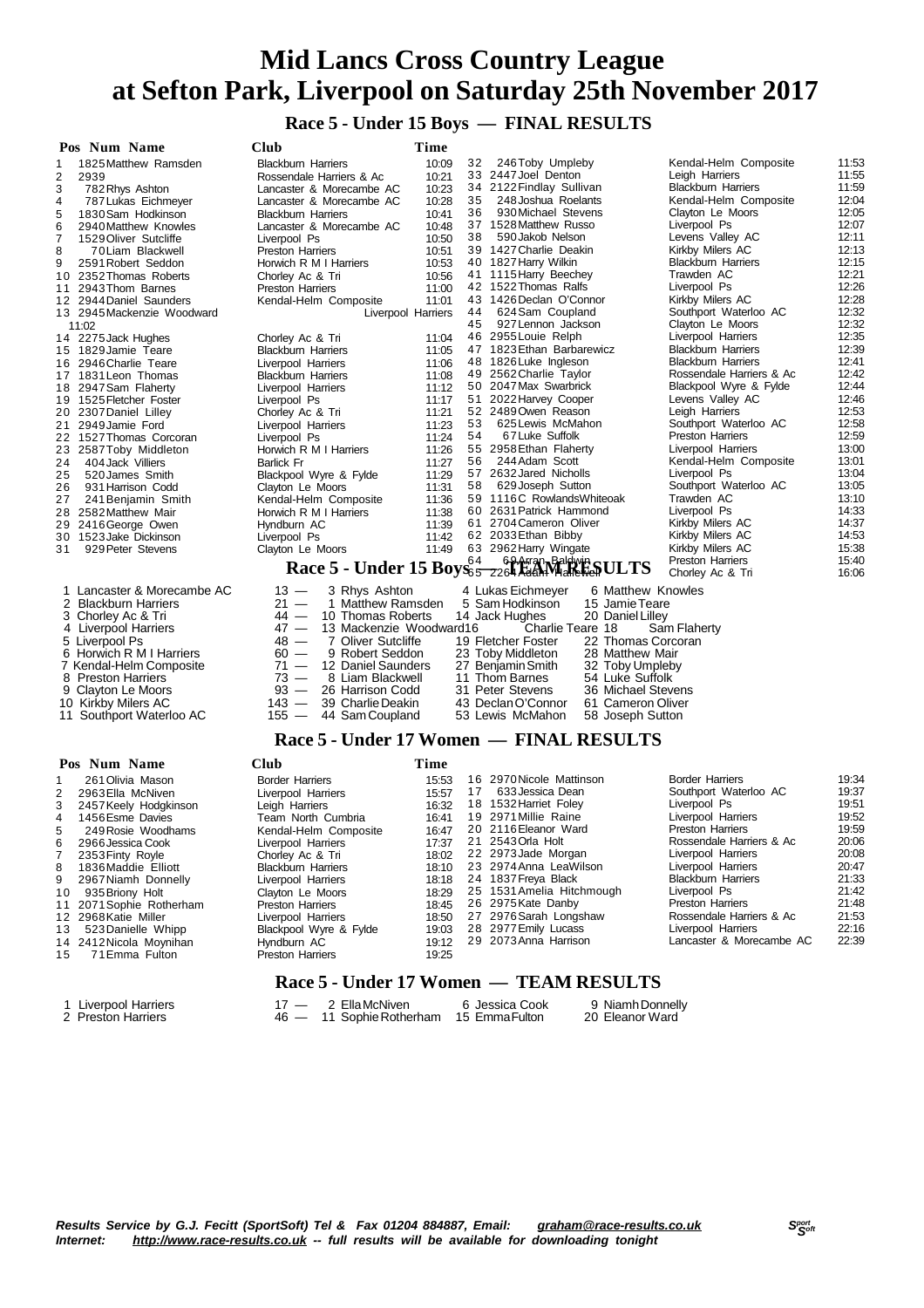**Race 6 - Under 17 Men — FINAL RESULTS**

|             | Pos Num Name              | Club                     | Time  |    |                                        |                           |       |
|-------------|---------------------------|--------------------------|-------|----|----------------------------------------|---------------------------|-------|
|             | 2092 Kian Davis           | Preston Harriers         | 18:35 |    | 17 2551 Kurtis Mitton                  | Rossendale Harriers & Ac  | 21:20 |
| 2           | 2547 Matthew Mackay       | Rossendale Harriers & Ac | 18:47 | 18 | 526 Jack Tickle                        | Blackpool Wyre & Fylde    | 21:26 |
| 3           | 263 Oliver Dustin         | <b>Border Harriers</b>   | 18:55 |    | 19 1840 Joe Gebbie                     | <b>Blackburn Harriers</b> | 21:35 |
| 4           | 2048 Ben Preddy           | <b>Preston Harriers</b>  | 18:59 |    | 20 2989 Scott Evans                    | <b>Border Harriers</b>    | 21:54 |
|             | 5 2980 Max Brame          | Liverpool Harriers       | 19:32 | 21 | 525 Joe Lund                           | Blackpool Wyre & Fylde    | 21:58 |
| 6           | 2981 Benjamin Forest      | Rossendale Harriers & Ac | 19:33 |    | 22 940 Nick Hennessey                  | Clayton Le Moors          | 22:01 |
| $7^{\circ}$ | 1538 Ross Harrison        | Liverpool Ps             | 19:41 |    | 23 2990 Andrew Grant                   | Liverpool Harriers        | 22:04 |
|             | 8 2982 Matthew Fazakerley | Preston Harriers         | 19:47 |    | 24 1457 Max Parry                      | Team North Cumbria        | 22:22 |
|             | 9 2983 Reuben Copley      | Barrow & Furness St.     | 19:50 |    | 25 1535 Joe Houghton                   | Liverpool Ps              | 22:29 |
|             | 10 1459 Joshua Liddle     | Team North Cumbria       | 19:55 |    | 26 1537 Thomas Corlett                 | Liverpool Ps              | 23:14 |
|             | 11 2691 Danny Fletcher    | Blackpool Wyre & Fylde   | 20:12 |    | 27 2545 Benjamin Kirkman               | Rossendale Harriers & Ac  | 23:22 |
|             | 12 1534 Tom Dickinson     | Liverpool Ps             | 20:22 |    | 28 941 Stanley Grewal                  | Clayton Le Moors          | 23:43 |
|             | 13 2985 Mitchell Liddle   | <b>Border Harriers</b>   | 20:34 | 29 | 735 Morgan Webster                     | Pendle AC                 | 24:09 |
| 14          | 79 Jack Campy             | <b>Preston Harriers</b>  | 20:51 | 30 | 253 Joey Umpleby                       | Kendal-Helm Composite     | 25:24 |
|             | 15 2517 Joseph Wane       | Leigh Harriers           | 21:04 |    | 31 1430 Daniel Cope                    | Kirkby Milers AC          | 25:34 |
|             | 16 2987 James Mattison    | Team North Cumbria       | 21:10 |    |                                        |                           |       |
|             |                           |                          |       |    | Race б - Under 17 Men  —  TEAM RESULTS |                           |       |

### **NOTE:Unattached and non-counters are DELETEDbefore teams are calculated**

| 4 Ben Preddy<br>2 Rossendale Harriers & Ac<br>$25 - 2$ Matthew Mackay<br>3 Border Harriers<br>36 — 3 Oliver Dustin<br>4 Liverpool Ps<br>$44 - 7$ Ross Harrison<br>5 Blackpool Wyre & Fylde<br>$50 - 11$ Danny Fletcher<br>6 Team North Cumbria<br>$50 - 10$ Joshua Liddle | 6 Beniamin Forest<br>17 Kurtis Mitton<br>13 Mitchell Liddle<br>20 Scott Evans<br>25 Joe Houghton<br>12 Tom Dickinson<br>21 Joe Lund<br>18 JackTickle<br>16 James Mattison<br>24 Max Parry |
|---------------------------------------------------------------------------------------------------------------------------------------------------------------------------------------------------------------------------------------------------------------------------|-------------------------------------------------------------------------------------------------------------------------------------------------------------------------------------------|
|---------------------------------------------------------------------------------------------------------------------------------------------------------------------------------------------------------------------------------------------------------------------------|-------------------------------------------------------------------------------------------------------------------------------------------------------------------------------------------|

#### **Race 6 - Ladies under 20**

|                | Pos Num Name Cat/Pos  |  | Club                         | Time  |
|----------------|-----------------------|--|------------------------------|-------|
| $\mathbf{1}$   | 531 Jessica Rogers    |  | L20 1 Blackpool Wyre & Fylde | 34:19 |
| 2              | 1994 Tiffany Penfold  |  | L20 2 Liverpool Ps           | 34:38 |
| 3              | 2113Jemma Cliff       |  | L20 3 Lancaster Uni. RC      | 39:45 |
| $\overline{4}$ | 406 Hannah Newbold    |  | L <sub>20</sub> 4 Barlick Fr | 44:23 |
| -5             | 2705 Rebecca Harrison |  | L20 5 Kirkby Milers AC       | 46:43 |
|                | 6 942 Bethany Quinn   |  | L20 6 Clayton Le Moors       | 53:52 |
| $7^{\circ}$    | 80 Emily Wiggins      |  | L20 7 Preston Harriers       | 54:09 |

#### **Race 6 - Ladies under 20 — TEAM RESULTS**

#### **No complete teams**

### **Junior Race - Men — FINAL RESULTS**

|                | Pos Num Name                               | Club                                 | Time  |  |  |  |  |  |  |
|----------------|--------------------------------------------|--------------------------------------|-------|--|--|--|--|--|--|
| 1              | 96 Nathan Dunn                             | U <sub>20</sub> 1 Preston Harriers   | 22:36 |  |  |  |  |  |  |
| 2              | 1461 Joseph Dugdale                        | U20 2 Team North Cumbria             | 22:40 |  |  |  |  |  |  |
| 3              | 2937 Daniel Slater                         | U20 3 Liverpool Ps                   | 22:45 |  |  |  |  |  |  |
| 4              | 98 Chris Durney                            | U <sub>20</sub> 4 Preston Harriers   | 23:50 |  |  |  |  |  |  |
| 5              | 2938 Harry Bolton                          | U20 5 Team North Cumbria             | 24:03 |  |  |  |  |  |  |
| 6              | 2939 Byron Sowerby                         | U <sub>20</sub> 6 Preston Harriers   | 24:21 |  |  |  |  |  |  |
| $7\phantom{0}$ | 270 Kieran Reynolds                        | U20 7 Border Harriers                | 24:28 |  |  |  |  |  |  |
| 8              | 2941 Kyle Dentith                          | U20 8 Liverpool Harriers & AC        | 25:14 |  |  |  |  |  |  |
| 9              | 2942 George Norris                         | U20 9 Chorley Athletic & Triathlon C | 25:36 |  |  |  |  |  |  |
|                | 10 2943 Daniel Corrigan                    | U2010 Liverpool Harriers & AC        | 25:51 |  |  |  |  |  |  |
|                | 11 2944 Elloitt Matier                     | U2011 Border Harriers                | 27:01 |  |  |  |  |  |  |
|                | 12 2945 Jay Prescott                       | U2012 Liverpool Harriers & AC        | 27:29 |  |  |  |  |  |  |
|                | <b>Junior Race - Women — FINAL RESULTS</b> |                                      |       |  |  |  |  |  |  |
|                | Pos Num Name                               | Club                                 | Time  |  |  |  |  |  |  |

#### $\frac{1}{2}$  **Pos Num Name Club** 1 798 Scarle

| тоэ гчин гчани |                                                 | $\ddotsc$ | .                                          |       |  |
|----------------|-------------------------------------------------|-----------|--------------------------------------------|-------|--|
|                | 1 798 Scarlet Dale                              |           | L <sub>20</sub> 1 Lancaster & Morecambe AC | 16:01 |  |
|                | 2 2932 Olivia Stones                            |           | U20 1 Leigh Harriers & AC                  | 16:48 |  |
|                | 3 2933 Imogen Burrows                           |           | U20 2 Helm Hill                            | 17:55 |  |
|                | 4 2934 Emily Gray                               |           | U20 3 Liverpool Harriers & AC              | 18:06 |  |
|                | 5 2935 Camilla Mcknespiey U20 4 Border Harriers |           |                                            | 19:07 |  |

| 4 2934 Emily Gray                               |  | U20 3 Liverpool Harriers & AC | 18:06 |
|-------------------------------------------------|--|-------------------------------|-------|
| 5 2935 Camilla Mcknespiey U20 4 Border Harriers |  |                               | 19:07 |

6 2936 Emily Rowe U20 5 Liverpool Harriers & AC 21:06<br>7 2940 Rebecca Jones U20 6 Wigan & District Harriers 24:53 U20 6 Wigan & District Harriers

Results Service by G.J. Fecitt (SportSoft) Tel & Fax 01204 884887, Email: [graham@race-results.co.uk](mailto:graham@race-results.co.uk)<br>Internet: http://www.race-results.co.uk -- full results will be available for downloading topight *Internet: <http://www.race-results.co.uk> -- full results will be available for downloading tonight*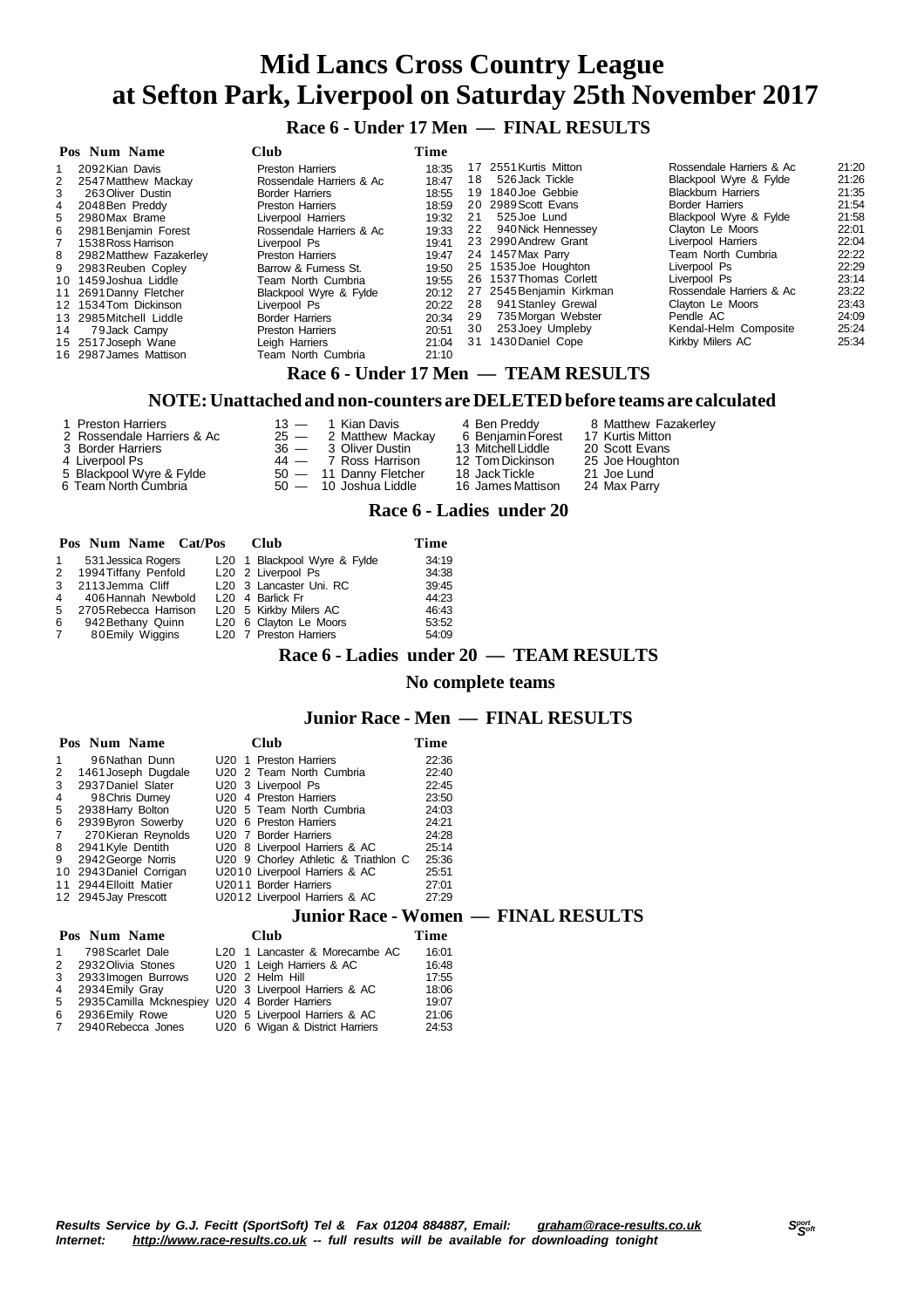**Race 6 - Ladies over 18**

|    | Pos Num Name Cat/Pos                           |    | <b>Club</b>                                           | Time           |                                                          | L4521 Barrow & Furness St.                                   | 42:35          |
|----|------------------------------------------------|----|-------------------------------------------------------|----------------|----------------------------------------------------------|--------------------------------------------------------------|----------------|
| 1  | 2992 Catrina Thomas                            | L  | 1 Team North Cumbria                                  | 30:02          | 86<br>365 Kerry Travers<br>87 1921 Ruth Travis           | L4522 Red Rose Runners                                       | 42:37          |
| 2  | 2459 Abigail Howarth                           | L  | 2 Leigh Harriers                                      | 30:16          | 88 1984 Pauline Moorcroft                                | L55 6 Red Rose Runners                                       | 42:50          |
| 3  | 1551 Kirsty Longley                            |    | L35 1 Liverpool Ps                                    | 30:59          | 89<br>842Kath Hoyer                                      | L55 7 Wesham RR                                              | 42:51          |
| 4  | 82 Nichola Jackson                             | L  | 4 Preston Harriers                                    | 31:14          | 90 3020 Joanna Bernard                                   | L 90 Levens Valley AC                                        | 42:53          |
| 5  | 2491 Laura Riches                              | L  | 5 Leigh Harriers                                      | 31:18          | 91<br>191 Dianne Priestley                               | L65 1 Kendal AAC                                             | 42:54          |
| 6  | 2995 Rachael Burns                             | L  | 6 Liverpool Harriers                                  | 31:42          | 92 2664 Helen Greenep                                    | L4523 Kendal AAC                                             | 43:00          |
| 7  | 533 Emily Japp                                 | L  | 7 Blackpool Wyre & Fylde                              | 31:49          | 93<br>987 Julia Rushton                                  | L4524 Clayton Le Moors                                       | 43:13          |
| 8  | 2996 Sarah Howard                              | L  | 8 Liverpool Harriers                                  | 32:48          | 94 1359 Laura Kirkham                                    | L3518 Riversway Roadrunners                                  | 43:18          |
| 9  | 2997 Grace Maddox                              | L  | 9 Preston Harriers                                    | 32:53          | 95 2162 Helen Lavelle                                    | L3519 Southport Waterloo AC                                  | 43:18          |
| 10 | 433 Sarah Jarvis                               |    | L35 2 Barlick Fr                                      | 33:18          | 96 1996 Helen Barker                                     | L3520 Kendal AAC                                             | 43:21          |
| 11 | 532 Lauren Gowland                             | L. | 11 Blackpool Wyre & Fylde                             | 33:32          | 97<br>651 Carole James                                   | L4525 Southport Waterloo AC                                  | 43:23          |
|    | 12 1853 Joanne Nelson                          |    | L45 1 Blackburn Harriers                              | 33:42          | 98 2800 Caroline Fleming                                 | L4526 Trawden AC                                             | 43:24          |
| 13 | 267 Vanessa Strickland                         |    | L45 2 Border Harriers                                 | 33:52          | 99 1701 Jayne Salloum                                    | L3521 Wigan Harriers                                         | 43:29          |
| 14 | 264 Rhiannon Douglas                           | L. | 14 Border Harriers                                    | 34:10          | 1001140 Jenny McAndrew                                   | L40 1 Trawden AC                                             | 43:37          |
|    | 15 1548 Helen Sahgal                           | L. | 15 Liverpool Ps                                       | 34:15          | 89 Vicki Sherrington<br>101                              | L4527 Preston Harriers                                       | 43:40          |
| 16 | 531 Jessica Rogers<br>17 2999 Ailbhe McDaid    |    | L20 1 Blackpool Wyre & Fylde                          | 34:19          | 102 981 Nerina Gill                                      | L4528 Clayton Le Moors                                       | 43:44          |
|    | 18 1847 Victoria Mousley                       | L. | 17 Liverpool Harriers<br>L35 3 Blackburn Harriers     | 34:29<br>34:31 | 103 1977 Laura Houghton                                  | L 103 Red Rose Runners                                       | 43:46          |
|    | 19 1130 Christina Singleton                    |    | L35 4 Trawden AC                                      | 34:33          | 104 698 Sarah Wilkes                                     | L 104 Lancaster Uni. RC                                      | 43:48          |
|    | 20 3000 Noora Ronkainen                        | L. | 20 Liverpool Harriers                                 | 34:34          | 1051710 Janet Hilton                                     | L4529 Wigan Harriers                                         | 44:07          |
|    | 21 1994 Tiffany Penfold                        |    | L <sub>20</sub> 2 Liverpool Ps                        | 34:38          | 106 697 Alix Costello                                    | L 106 Lancaster Uni. RC                                      | 44:12<br>44:23 |
| 22 | 308 Sharon Dixon                               |    | L45 3 Glaxo Hoad Hill H                               | 34:45          | 107 406 Hannah Newbold                                   | L20 4 Barlick Fr                                             | 44:35          |
|    | 23 1603 Catherine Carrdus                      |    | L45 4 Lytham St Annes Rrc                             | 34:51          | 1081605 Julia Rolfe<br>109 648 Helen Lodge               | L55 8 Lytham St Annes Rrc<br>L4530 Southport Waterloo AC     | 44:47          |
|    | 24 1848 Carmen Byrne                           |    | L35 5 Blackburn Harriers                              | 35:01          | 110 2011 Lisa Fitzpatrick                                | L 110 Barlick Fr                                             | 44:52          |
| 25 | 420 Rachel Villiers                            |    | L35 6 Barlick Fr                                      | 35:08          | 111 994 Jean Knightley                                   | L55 9 Clayton Le Moors                                       | 44:54          |
|    | 26 1604 Joanna Goorney                         |    | L45 5 Lytham St Annes Rrc                             | 35:13          | 112 953 Lucy Scott                                       | L 112 Clayton Le Moors                                       | 45:02          |
|    | 27 3002 Janet Rashleigh                        |    | L55 1 Horwich R M I Harriers                          | 35:31          | 113 3025 Sue Carter                                      | L 113 Kirkby Milers AC                                       | 45:09          |
| 28 | 436 Lorraine Slater                            |    | L45 6 Barlick Fr                                      | 35:36          | 114 1691 Rachel Naylor                                   | L 114 Wigan Harriers                                         | 45:14          |
|    | 29 1550 Hilary Honeyball                       |    | L35 7 Liverpool Ps                                    | 35:48          | 115 1978 Samantha Edwards L 115 Red Rose Runners         |                                                              | 45:21          |
|    | 30 2095 Rachel Brown                           | L. | 30 Border Harriers                                    | 35:55          | 116 969 Jane Ryan                                        | L3522 Clayton Le Moors                                       | 45:23          |
|    | 31 1696 Nina Pilkington                        |    | L35 8 Wigan Harriers                                  | 36:10          | 117 824 Jenn Thompson                                    | L3523 Wesham RR                                              | 45:25          |
|    | 32 3003 Debbie Campbell                        | L. | 32 Liverpool Ps                                       | 36:11          | 118 841 Kerry Eccles                                     | L5510 Wesham RR                                              | 45:33          |
|    | 33 1715 Jayne Taylor                           |    | L55 2 Wigan Harriers                                  | 36:16          | 119 591 Anastasia Winder                                 | L3524 Levens Valley AC                                       | 45:48          |
|    | 34 3004 Hannah Hughes                          | L. | 34 Liverpool Harriers                                 | 36:19          | 120 2713 Bhavna Mistry                                   | L4531 Kirkby Milers AC                                       | 45:54          |
|    | 35 1552 Clare Constable                        |    | L45 7 Liverpool Ps                                    | 36:34          | 121 1702 Lisa Heyes                                      | L4532 Wigan Harriers                                         | 46:00          |
|    | 36 3005 Jennifer Houghton                      | L  | 36 Kirkby Milers AC                                   | 36:52          | 122 830 Tanya Barlow                                     | L4533 Wesham RR                                              | 46:02          |
| 37 | 599 Nicola Simpson                             | L. | 37 Southport Waterloo AC                              | 37:10          | 123 537 Dawn Maher                                       | L 123 Blackpool Wyre & Fylde                                 | 46:06          |
| 38 | 639 Rachel Jacks                               | L. | 38 Southport Waterloo AC                              | 37:18          | 124 1122 Claire Storozuk                                 | L 124 Trawden AC                                             | 46:20          |
| 39 | 641 Tracy Allen                                | L. | L35 9 Southport Waterloo AC                           | 37:28          | 125 1707 Julie Valentine                                 | L4534 Wigan Harriers                                         | 46:31          |
| 41 | 40 3006 Jackie Price<br>545 Bev Wright         |    | 40 Astley & Tyldesley<br>L55 3 Blackpool Wyre & Fylde | 37:29<br>37:41 | 126 3028 Kirstie Higgins                                 | L 126 Clayton Le Moors                                       | 46:35          |
| 42 | 186 Lucy Varney                                |    | L45 8 Kendal AAC                                      | 37:46          | 127 3029 Michelle Fairclough L 127 Astley & Tyldesley    |                                                              | 46:41<br>46:43 |
| 43 | 304 Elsie Roberts                              |    | L3510 Glaxo Hoad Hill H                               | 37:57          | 128 2705 Rebecca Harrison<br>129 948 Rebecca Bradshaw    | L <sub>20</sub> 5 Kirkby Milers AC<br>L 129 Clayton Le Moors | 47:02          |
| 44 | 2003 Heather Eccles                            | L  | 44 Team North Cumbria                                 | 38:00          | 130 976 Jane Hylands                                     | L4535 Clayton Le Moors                                       | 47:12          |
| 45 | 410 Laura Craig                                | L  | 45 Barlick Fr                                         | 38:04          | 131 2420 Susan Rodwell                                   | L 131 Hyndburn AC                                            | 47:13          |
|    | 46 2154 Nicola Hughes                          | L  | 46 Red Rose Runners                                   | 38:07          | 132 3032 Vicki Jones                                     | L 132 Kirkby Milers AC                                       | 47:19          |
|    | 47 3007 Emma McNespiey                         | L  | 47 Border Harriers                                    | 38:10          | 133 655 Sue Stewart                                      | L65 2 Southport Waterloo AC                                  | 47:32          |
| 48 | 637 Lucy Wathan                                | L  | 48 Southport Waterloo AC                              | 38:13          | 134 1152 Yvonne Sharpe                                   | L4536 Trawden AC                                             | 47:35          |
| 49 | 83 Emma Essex-Crosby L35 11 Preston Harriers   |    |                                                       | 38:28          | 135 2395 Carly Crawshaw                                  | L 135 Hyndburn AC                                            | 47:52          |
| 50 | 265 Caz Millican                               | L  | 50 Border Harriers                                    | 38:28          | 136 2707 Marsha Shack                                    | L4537 Wigan Harriers                                         | 47:56          |
| 51 | 407 Victoria Peel                              | L  | 51 Barlick Fr                                         | 38:29          | 137 370 Catherine Grisdale                               | L5511 Barrow & Furness St.                                   | 48:05          |
| 52 | 954 Elizabeth Mullan                           | L  | 52 Clayton Le Moors                                   | 38:32          | 138 1705 Michelle Liptrot                                | L4538 Wigan Harriers                                         | 48:20          |
| 53 | 3008 Darina Delinova                           | L  | 53 Glaxo Hoad Hill H                                  | 38:33          | 1391153 Tracy Parkinson                                  | L4539 Trawden AC                                             | 48:28          |
|    | 54 3009 Angela Delaney                         | L  | 54 Kirkby Milers AC                                   | 38:41          | 140 2693 Elizabeth Anderson L 140 Garstang RC            |                                                              | 48:43          |
|    | 55 966 Amanda Duffy                            |    | L3512 Clayton Le Moors                                | 38:48          | 141 649 Elaine Sutton                                    | L4540 Southport Waterloo AC                                  | 48:49          |
|    | 56 1699 Kelly-Anne Towns                       |    | L3513 Wigan Harriers                                  | 38:58          | 142 2163 Catherine McElhinneyL3525 Southport Waterloo AC |                                                              | 49:11          |
|    | 57 2577 Nicola Rennie                          | L. | 57 Lancaster Uni. RC<br>L3514 Lytham St Annes Rrc     | 39:00          | 143 312 Sally Barton                                     | L5512 Glaxo Hoad Hill H                                      | 49:27          |
| 59 | 58 1601 Melanie Koth<br>369 Joanne McLeod      |    | L45 9 Barrow & Furness St.                            | 39:25<br>39:29 | 144<br>84Olga Wiggins                                    | L3526 Preston Harriers                                       | 49:28          |
|    | 60 1688 Katie Green                            | L. | 60 Wigan Harriers                                     | 39:38          | 145 3039 Katy Davitt                                     | L 145 Kirkby Milers AC<br>L5513 Preston Harriers             | 49:29<br>49:33 |
|    | 61 2113 Jemma Cliff                            |    | L20 3 Lancaster Uni. RC                               | 39:45          | 92 Sue Wickham<br>146<br>147 3040 Helen Livesley         | L 147 Kirkby Milers AC                                       | 49:45          |
|    | 62 1712 Jacqui Jones                           |    | L4510 Wigan Harriers                                  | 39:47          | 148 1360 Louise Facey                                    | L3527 Riversway Roadrunners                                  | 49:48          |
| 63 | 703 Lizzie Hebbert                             | L. | 63 Lancaster Uni. RC                                  | 39:52          | 149 1718 Pat Cole                                        | L5514 Wigan Harriers                                         | 50:59          |
|    | 64 1358 Anna Wade                              | L  | 64 Riversway Roadrunners                              | 39:56          | 150 1922 Pita Oates                                      | L4541 Red Rose Runners                                       | 51:06          |
| 65 | 309 Stephanie Gillies                          |    | L4511 Glaxo Hoad Hill H                               | 40:05          | 151 2660 Lucy Saunders                                   | L3528 Levens Valley AC                                       | 51:16          |
|    | 66 3014 Susan Fletcher                         | L. | 66 Astley & Tyldesley                                 | 40:11          | 152 315 Penny Moreton                                    | L5515 Glaxo Hoad Hill H                                      | 51:26          |
|    | 67 2031 Emma Broadbent                         |    | L3515 Levens Valley AC                                | 40:16          | 153 3042 Christine Carter                                | L 153 Kirkby Milers AC                                       | 51:28          |
|    | 68 1146 Dawn Tibbs                             |    | L4512 Trawden AC                                      | 40:32          | 154 650 Gina Bellhouse                                   | L4542 Southport Waterloo AC                                  | 51:35          |
|    | 69 2676 Jennifer O'Sullivan                    | L. | 69 Kirkby Milers AC                                   | 40:38          | 155 644 Katy Coupland                                    | L3529 Southport Waterloo AC                                  | 51:48          |
|    | 70 1714 Caroline Rasburn                       |    | L4513 Wigan Harriers                                  | 40:41          | 156 3043 Karin Gross                                     | L 156 Clayton Le Moors                                       | 53:03          |
| 71 | 187 Jaqueline Nowell                           |    | L4514 Kendal AAC                                      | 40:45          | 157 654 Jane Blacklin                                    | L5516 Southport Waterloo AC                                  | 53:04          |
|    | 72 3017 Cath Musetti                           |    | L4515 Kendal AAC                                      | 40:49          | 158 438 Sally Scothern                                   | L5517 Barlick Fr                                             | 53:14          |
| 73 | 542 Laura Lawler                               |    | L4516 Blackpool Wyre & Fylde                          | 40:49          | 159 942 Bethany Quinn                                    | L20 6 Clayton Le Moors                                       | 53:52          |
|    | 74 2093 Loy Kalasiram                          |    | L4517 Preston Harriers                                | 40:49          | 160 80 Emily Wiggins                                     | L <sub>20</sub> 7 Preston Harriers                           | 54:09          |
| 75 | 544 Karen Dunford                              |    | L4518 Blackpool Wyre & Fylde                          | 41:03          | 161 2719 Nicola Fenten-Clough L3530 Trawden AC           |                                                              | 55:09          |
| 76 | 306 Heather Travis                             |    | L3516 Glaxo Hoad Hill H                               | 41:04          | 162 1930 Jenny Fairclough                                | L5518 Red Rose Runners                                       | 55:19          |
|    | 77 1713 Shona Taylor                           |    | L4519 Wigan Harriers                                  | 41:13          | 163 313 Julie Newnham                                    | L5519 Glaxo Hoad Hill H                                      | 55:44          |
|    | 78 2148 Alison Cooke                           | L. | L55 4 Glaxo Hoad Hill H<br>79 Lancaster Uni. RC       | 41:16<br>41:35 | 95 Judith Deakin<br>164                                  | L65 3 Preston Harriers                                       | 56:35          |
|    | 79 2119 Emily McHugh<br>80 1852 Lindsay Davies |    | L4520 Blackburn Harriers                              | 41:43          | 165 538 Claire Irons                                     | L3531 Blackpool Wyre & Fylde                                 | 57:47          |
| 81 | 361 Sarah Bouffler                             |    | L3517 Barrow & Furness St.                            | 42:06          | 166 3046 Ann Green                                       | L 166 Kirkby Milers AC                                       | 58:52<br>59:04 |
| 82 | 993 Irene Roche                                |    | L55 5 Clayton Le Moors                                | 42:13          | 167 3047 Julie Tyrer<br>168 2657 Amanda Bristow          | L3532 Preston Harriers<br>L3533 Clayton Le Moors             | 59:27          |
|    | 83 3018 Vicky Unsworth                         | L. | 83 Liverpool Harriers                                 | 42:28          | 169 3049 Patricia Henry                                  | L 169 Hyndburn AC                                            | 1:03:00        |
|    | 84 3019 Imogen Fawcett                         | L  | 84 Lancaster Uni. RC                                  | 42:31          | 170 1610 Dawn Lock                                       | L65 4 Lytham St Annes Rrc                                    | 1:11:10        |
|    | 85 1354 Annabelle Caton                        | L. | 85 Riversway Roadrunners                              | 42:35          |                                                          |                                                              |                |

Results Service by G.J. Fecitt (SportSoft) Tel & Fax 01204 884887, Email: <u>[graham@race-results.co.uk](mailto:graham@race-results.co.uk)</u> S<sup>oon</sup><br>Internet: <u><http://www.race-results.co.uk></u> -- full results will be available for downloading tonight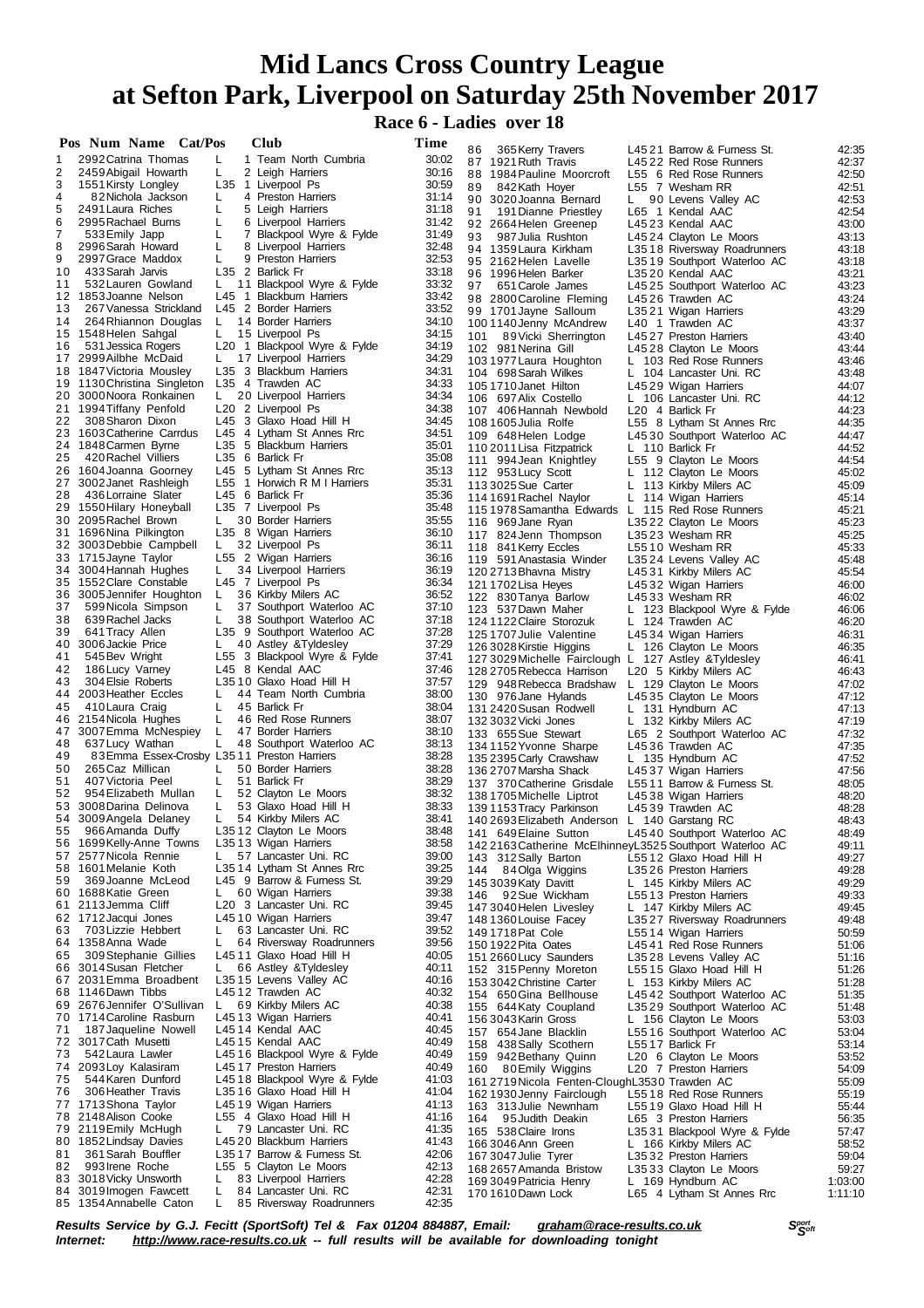### **Race 6 - Ladies over 18 — TEAM RESULTS**

### **NOTE:Unattached and non-counters are DELETEDbefore teams are calculated**

| 1 Liverpool Harriers<br>2 Blackpool Wyre & Fylde<br>3 Liverpool Ps<br>4 Blackburn Harriers<br>5 Border Harriers<br>6 Preston Harriers<br>7 Barlick Fr<br>'В'<br>8 Liverpool Ps<br>9 Lytham St Annes Rrc<br>10 Southport Waterloo AC<br>11 Glaxo Hoad Hill H<br>12 Wigan Harriers<br>'В'<br>13 Liverpool Harriers<br>14 Kirkby Milers AC<br>15 Lancaster Uni. RC<br>16 Kendal AAC<br>17 Trawden AC<br>18 Blackpool Wyre & Fylde<br>19 Clayton Le Moors<br>'В'<br>20 Wigan Harriers<br>'В'<br>21 Barlick Fr<br>22 Glaxo Hoad Hill H<br>'B'<br>23 Red Rose Runners<br>24 Barrow & Furness St.<br>25 Astley & Tyldesley<br>26 Southport Waterloo AC<br>27 Riversway Roadrunners<br>'В'<br>28 Lancaster Uni. RC<br>29 Levens Valley AC<br>ΈВ'<br>30 Kendal AAC<br>'В'<br>31 Clayton Le Moors<br>'В'<br>32 Preston Harriers<br>33 Wesham RR | 31 —<br>6 Rachael Burns<br>$34 -$<br>7 Emily Japp<br>$39 -$<br>3 Kirsty Longley<br>15 Helen Sahgal<br>$54 -$<br>12 Joanne Nelson<br>$57 -$<br>13 Vanessa Strickland 14 Rhiannon Douglas<br>$62 -$<br>4 Nichola Jackson<br>$63 -$<br>10 Sarah Jarvis<br>$\frac{96}{107}$ —<br>29 Hilary Honeyball<br>23 Catherine Carrdus<br>$114 -$<br>37 Nicola Simpson<br>38 Rachel Jacks<br>$\frac{118}{120}$ —<br>22 Sharon Dixon<br>43 Elsie Roberts<br>31 Nina Pilkington<br>33 Jayne Taylor<br>$137 -$<br>20 Noora Ronkainen<br>$^{159}_{181}$ $-$<br>36 Jennifer Houghton<br>57 Nicola Rennie<br>61 Jemma Cliff<br>$185 -$<br>42 Lucy Varney<br>$^{185}_{189}$ $-$<br>19 Christina Singleton<br>68 Dawn Tibbs<br>'В'<br>41 Bev Wright<br>$189 -$<br>52 Elizabeth Mullan<br>$192 -$<br>60 Katie Green<br>62 Jacqui Jones<br>$203 -$<br>45 Laura Craig<br>51 Victoria Peel<br>$219 -$<br>65 Stephanie Gillies<br>$221 -$<br>46 Nicola Hughes<br>87 Ruth Travis<br>$\frac{1}{226}$ —<br>59 Joanne McLeod<br>$233 -$<br>40 Jackie Price<br>'В'<br>$240 -$<br>48 Lucy Wathan<br>95 Helen Lavelle<br>$243 -$<br>64 Anna Wade<br>$267 -$<br>79 Emily McHugh<br>276 —<br>279 —<br>67 Emma Broadbent<br>91 Dianne Priestley<br>$306 -$<br>93 Julia Rushton<br>102 Nerina Gill<br>$319 -$<br>74 Loy Kalasiram<br>$324 -$<br>89 Kath Hoyer | 8 Sarah Howard<br>17 Ailbhe McDaid<br>11 Lauren Gowland<br>16 Jessica Rogers<br>21 Tiffany Penfold<br>18 Victoria Mousley<br>24 Carmen Byrne<br>30 Rachel Brown<br>9 Grace Maddox<br>49 Emma Essex-Crosby<br>25 Rachel Villiers<br>28 Lorraine Slater<br>32 Debbie Campbell<br>35 Clare Constable<br>26 Joanna Goorney<br>58 Melanie Koth<br>39 Tracy Allen<br>53 Darina Delinova<br>56 Kelly-Anne Towns<br>34 Hannah Hughes<br>83 Vicky Unsworth<br>54 Angela Delaney<br>69 Jennifer O'Sullivan<br>63 Lizzie Hebbert<br>71 Jaqueline Nowell<br>72 Cath Musetti<br>98 Caroline Fleming<br>75 Karen Dunford<br>73 Laura Lawler<br>82 Irene Roche<br>55 Amanda Duffy<br>70 Caroline Rasburn<br>107 Hannah Newbold<br>76 Heather Travis<br>78 Alison Cooke<br>88 Pauline Moorcroft<br>81 Sarah Bouffler<br>86 Kerry Travers<br>127 Michelle Fairclough<br>66 Susan Fletcher<br>97 Carole James<br>94 Laura Kirkham<br>85 Annabelle Caton<br>104 Sarah Wilkes<br>84 Imogen Fawcett<br>90 Joanna Bernard<br>119 Anastasia Winder<br>92 Helen Greenep<br>96 Helen Barker<br>111 Jean Knightley<br>101 Vicki Sherrington 144 Olga Wiggins<br>117 Jenn Thompson<br>118 Kerry Eccles |  |  |  |  |  |  |  |  |
|---------------------------------------------------------------------------------------------------------------------------------------------------------------------------------------------------------------------------------------------------------------------------------------------------------------------------------------------------------------------------------------------------------------------------------------------------------------------------------------------------------------------------------------------------------------------------------------------------------------------------------------------------------------------------------------------------------------------------------------------------------------------------------------------------------------------------------------|-------------------------------------------------------------------------------------------------------------------------------------------------------------------------------------------------------------------------------------------------------------------------------------------------------------------------------------------------------------------------------------------------------------------------------------------------------------------------------------------------------------------------------------------------------------------------------------------------------------------------------------------------------------------------------------------------------------------------------------------------------------------------------------------------------------------------------------------------------------------------------------------------------------------------------------------------------------------------------------------------------------------------------------------------------------------------------------------------------------------------------------------------------------------------------------------------------------------------------------------------------------------------------------------------------------------------|-----------------------------------------------------------------------------------------------------------------------------------------------------------------------------------------------------------------------------------------------------------------------------------------------------------------------------------------------------------------------------------------------------------------------------------------------------------------------------------------------------------------------------------------------------------------------------------------------------------------------------------------------------------------------------------------------------------------------------------------------------------------------------------------------------------------------------------------------------------------------------------------------------------------------------------------------------------------------------------------------------------------------------------------------------------------------------------------------------------------------------------------------------------------------------|--|--|--|--|--|--|--|--|
| 'В'<br>34  Trawden AC<br>'В'<br>35 Kirkby Milers AC                                                                                                                                                                                                                                                                                                                                                                                                                                                                                                                                                                                                                                                                                                                                                                                   | 358 - 100 Jenny McAndrew 124 Claire Storozuk<br>361 - 113 Sue Carter<br>120 Bhavna Mistry                                                                                                                                                                                                                                                                                                                                                                                                                                                                                                                                                                                                                                                                                                                                                                                                                                                                                                                                                                                                                                                                                                                                                                                                                               | 134 Yvonne Sharpe<br>128 Rebecca Harrison                                                                                                                                                                                                                                                                                                                                                                                                                                                                                                                                                                                                                                                                                                                                                                                                                                                                                                                                                                                                                                                                                                                                   |  |  |  |  |  |  |  |  |
| 36 Red Rose Runners<br>37 Hyndburn AC                                                                                                                                                                                                                                                                                                                                                                                                                                                                                                                                                                                                                                                                                                                                                                                                 | 368 - 103 Laura Houghton<br>'В'<br>435 - 131 Susan Rodwell                                                                                                                                                                                                                                                                                                                                                                                                                                                                                                                                                                                                                                                                                                                                                                                                                                                                                                                                                                                                                                                                                                                                                                                                                                                              | 115 Samantha Edwards150<br>Pita Oates<br>135 Carly Crawshaw 169 Patricia Henry                                                                                                                                                                                                                                                                                                                                                                                                                                                                                                                                                                                                                                                                                                                                                                                                                                                                                                                                                                                                                                                                                              |  |  |  |  |  |  |  |  |
| Race 6 - Ladies over 35 - TEAM RESULTS                                                                                                                                                                                                                                                                                                                                                                                                                                                                                                                                                                                                                                                                                                                                                                                                |                                                                                                                                                                                                                                                                                                                                                                                                                                                                                                                                                                                                                                                                                                                                                                                                                                                                                                                                                                                                                                                                                                                                                                                                                                                                                                                         |                                                                                                                                                                                                                                                                                                                                                                                                                                                                                                                                                                                                                                                                                                                                                                                                                                                                                                                                                                                                                                                                                                                                                                             |  |  |  |  |  |  |  |  |
|                                                                                                                                                                                                                                                                                                                                                                                                                                                                                                                                                                                                                                                                                                                                                                                                                                       | NOTE: Unattached and non-counters are DELETED before teams are calculated                                                                                                                                                                                                                                                                                                                                                                                                                                                                                                                                                                                                                                                                                                                                                                                                                                                                                                                                                                                                                                                                                                                                                                                                                                               |                                                                                                                                                                                                                                                                                                                                                                                                                                                                                                                                                                                                                                                                                                                                                                                                                                                                                                                                                                                                                                                                                                                                                                             |  |  |  |  |  |  |  |  |
| <b>Blackburn Harriers</b><br>1<br>2 Barlick Fr<br>3 Liverpool Ps<br>4 Lytham St Annes Rrc<br>5 Wigan Harriers<br>6 Glaxo Hoad Hill H<br>7 Kendal AAC<br>Blackpool Wyre & Fylde<br>8<br>Trawden AC<br>9<br>10 Barrow & Furness St.<br>11 Clayton Le Moors<br>12 Preston Harriers<br>13 Southport Waterloo AC<br>14 Red Rose Runners<br>15 Wesham RR<br>16 Levens Valley AC                                                                                                                                                                                                                                                                                                                                                                                                                                                             | $17 -$<br>3 Joanne Nelson<br>$25 -$<br>2 Sarah Jarvis<br>$32 -$<br>1 Kirsty Longley<br>$44 -$<br>8 Catherine Carrdus<br>$55 -$<br>15 Nina Pilkington<br>16 Jayne Taylor<br>$56$ $-$<br>7 Sharon Dixon<br>21 Elsie Roberts<br>$85 -$<br>20 Lucy Varney<br>$89 -$<br>19 Bev Wright<br>34 Laura Lawler<br>$90 -$<br>6 Christina Singleton<br>30 Dawn Tibbs<br>$110 -$<br>26 Joanne McLeod<br>$114 -$<br>23 Amanda Duffy<br>42 Irene Roche<br>$114 -$<br>22 Emma Essex-Crosby35 Loy Kalasiram<br>$122 -$<br>18 Tracy Allen<br>51 Helen Lavelle<br>$174 -$<br>44 Ruth Travis<br>175 - 46 Kath Hoyer<br>181 - 29 Emma Broadbent                                                                                                                                                                                                                                                                                                                                                                                                                                                                                                                                                                                                                                                                                               | 5 Victoria Mousley<br>9 Carmen Byrne<br>10 Rachel Villiers<br>13 Lorraine Slater<br>14 Hilary Honeyball<br>17 Clare Constable<br>11 Joanna Goorney<br>25 Melanie Koth<br>24 Kelly-Anne Towns<br>28 Stephanie Gillies<br>32 Jaqueline Nowell<br>33 Cath Musetti<br>36 Karen Dunford<br>54 Caroline Fleming<br>41 Sarah Bouffler<br>43 Kerry Travers<br>49 Julia Rushton<br>57 Vicki Sherrington<br>53 Carole James<br>45 Pauline Moorcroft 85 Pita Oates<br>64 Jenn Thompson<br>65 Kerry Eccles<br>66 Anastasia Winder 86 Lucy Saunders                                                                                                                                                                                                                                                                                                                                                                                                                                                                                                                                                                                                                                      |  |  |  |  |  |  |  |  |
|                                                                                                                                                                                                                                                                                                                                                                                                                                                                                                                                                                                                                                                                                                                                                                                                                                       | Race 6 - Ladies over 45 - TEAM RESULTS                                                                                                                                                                                                                                                                                                                                                                                                                                                                                                                                                                                                                                                                                                                                                                                                                                                                                                                                                                                                                                                                                                                                                                                                                                                                                  |                                                                                                                                                                                                                                                                                                                                                                                                                                                                                                                                                                                                                                                                                                                                                                                                                                                                                                                                                                                                                                                                                                                                                                             |  |  |  |  |  |  |  |  |
|                                                                                                                                                                                                                                                                                                                                                                                                                                                                                                                                                                                                                                                                                                                                                                                                                                       | NOTE: Unattached and non-counters are DELETED before teams are calculated                                                                                                                                                                                                                                                                                                                                                                                                                                                                                                                                                                                                                                                                                                                                                                                                                                                                                                                                                                                                                                                                                                                                                                                                                                               |                                                                                                                                                                                                                                                                                                                                                                                                                                                                                                                                                                                                                                                                                                                                                                                                                                                                                                                                                                                                                                                                                                                                                                             |  |  |  |  |  |  |  |  |
| 1 Wigan Harriers<br>2 Glaxo Hoad Hill H<br>3 Kendal AAC<br>4 Lytham St Annes Rrc<br>5 Blackpool Wyre & Fylde<br>6 Barrow & Furness St.<br>7 Clayton Le Moors<br>8 Trawden AC<br>9 Preston Harriers<br>10 Red Rose Runners<br>11 Wesham RR<br>12 Southport Waterloo AC                                                                                                                                                                                                                                                                                                                                                                                                                                                                                                                                                                 | $37 -$<br>8 Jayne Taylor<br>13 Jacqui Jones<br>$40 -$<br>3 Sharon Dixon<br>46 - 11 Lucy Varney<br>47 - 4 Catherine Car<br>4 Catherine Carrdus<br>$50 - 10$ Bev Wright<br>$88 -$<br>12 Joanne McLeod<br>$93 -$<br>25 Irene Roche<br>32 Julia Rushton<br>$97 -$<br>15 Dawn Tibbs<br>$110 -$<br>20 Loy Kalasiram<br>$112 -$<br>27 Ruth Travis<br>$114 -$<br>29 Kath Hoyer<br>41 Kerry Eccles<br>$119 -$<br>33 Carole James<br>39 Helen Lodge                                                                                                                                                                                                                                                                                                                                                                                                                                                                                                                                                                                                                                                                                                                                                                                                                                                                               | 16 Caroline Rasburn<br>23 Alison Cooke<br>14 Stephanie Gillies<br>17 Jaqueline Nowell<br>18 Cath Musetti<br>38 Julia Rolfe<br>5 Joanna Goorney<br>21 Karen Dunford<br>19 Laura Lawler<br>26 Kerry Travers<br>50 Catherine Grisdale<br>36 Nerina Gill<br>34 Caroline Fleming<br>48 Yvonne Sharpe<br>35 Vicki Sherrington<br>55 Sue Wickham<br>57 Pita Oates<br>28 Pauline Moorcroft<br>44 Tanya Barlow<br>47 Sue Stewart                                                                                                                                                                                                                                                                                                                                                                                                                                                                                                                                                                                                                                                                                                                                                     |  |  |  |  |  |  |  |  |
| Race 6 - Ladies over 55 - TEAM RESULTS                                                                                                                                                                                                                                                                                                                                                                                                                                                                                                                                                                                                                                                                                                                                                                                                |                                                                                                                                                                                                                                                                                                                                                                                                                                                                                                                                                                                                                                                                                                                                                                                                                                                                                                                                                                                                                                                                                                                                                                                                                                                                                                                         |                                                                                                                                                                                                                                                                                                                                                                                                                                                                                                                                                                                                                                                                                                                                                                                                                                                                                                                                                                                                                                                                                                                                                                             |  |  |  |  |  |  |  |  |
|                                                                                                                                                                                                                                                                                                                                                                                                                                                                                                                                                                                                                                                                                                                                                                                                                                       | NOTE: Unattached and non-counters are DELETED before teams are calculated                                                                                                                                                                                                                                                                                                                                                                                                                                                                                                                                                                                                                                                                                                                                                                                                                                                                                                                                                                                                                                                                                                                                                                                                                                               |                                                                                                                                                                                                                                                                                                                                                                                                                                                                                                                                                                                                                                                                                                                                                                                                                                                                                                                                                                                                                                                                                                                                                                             |  |  |  |  |  |  |  |  |
| 1 Glaxo Hoad Hill H                                                                                                                                                                                                                                                                                                                                                                                                                                                                                                                                                                                                                                                                                                                                                                                                                   | $35 -$<br>4 Alison Cooke<br>14 Sally Barton                                                                                                                                                                                                                                                                                                                                                                                                                                                                                                                                                                                                                                                                                                                                                                                                                                                                                                                                                                                                                                                                                                                                                                                                                                                                             | 17 Penny Moreton                                                                                                                                                                                                                                                                                                                                                                                                                                                                                                                                                                                                                                                                                                                                                                                                                                                                                                                                                                                                                                                                                                                                                            |  |  |  |  |  |  |  |  |
|                                                                                                                                                                                                                                                                                                                                                                                                                                                                                                                                                                                                                                                                                                                                                                                                                                       | Race 6 - Ladies over 65 - TEAM RESULTS                                                                                                                                                                                                                                                                                                                                                                                                                                                                                                                                                                                                                                                                                                                                                                                                                                                                                                                                                                                                                                                                                                                                                                                                                                                                                  |                                                                                                                                                                                                                                                                                                                                                                                                                                                                                                                                                                                                                                                                                                                                                                                                                                                                                                                                                                                                                                                                                                                                                                             |  |  |  |  |  |  |  |  |
|                                                                                                                                                                                                                                                                                                                                                                                                                                                                                                                                                                                                                                                                                                                                                                                                                                       | No complete teams                                                                                                                                                                                                                                                                                                                                                                                                                                                                                                                                                                                                                                                                                                                                                                                                                                                                                                                                                                                                                                                                                                                                                                                                                                                                                                       |                                                                                                                                                                                                                                                                                                                                                                                                                                                                                                                                                                                                                                                                                                                                                                                                                                                                                                                                                                                                                                                                                                                                                                             |  |  |  |  |  |  |  |  |
| Pos Num Name                                                                                                                                                                                                                                                                                                                                                                                                                                                                                                                                                                                                                                                                                                                                                                                                                          | Race 6 - Vet 70 Men — FINAL RESULTS<br>Time                                                                                                                                                                                                                                                                                                                                                                                                                                                                                                                                                                                                                                                                                                                                                                                                                                                                                                                                                                                                                                                                                                                                                                                                                                                                             |                                                                                                                                                                                                                                                                                                                                                                                                                                                                                                                                                                                                                                                                                                                                                                                                                                                                                                                                                                                                                                                                                                                                                                             |  |  |  |  |  |  |  |  |
| 1072 Richard Lawson<br>3038 David XWaywell<br>2                                                                                                                                                                                                                                                                                                                                                                                                                                                                                                                                                                                                                                                                                                                                                                                       | Club<br>V70 1 Clayton Le Moors<br>46:15<br>V70 2 Wesham RR<br>49:17                                                                                                                                                                                                                                                                                                                                                                                                                                                                                                                                                                                                                                                                                                                                                                                                                                                                                                                                                                                                                                                                                                                                                                                                                                                     |                                                                                                                                                                                                                                                                                                                                                                                                                                                                                                                                                                                                                                                                                                                                                                                                                                                                                                                                                                                                                                                                                                                                                                             |  |  |  |  |  |  |  |  |

Results Service by G.J. Fecitt (SportSoft) Tel & Fax 01204 884887, Email: <u>[graham@race-results.co.uk](mailto:graham@race-results.co.uk)</u> S<sup>oon</sup><br>Internet: <u><http://www.race-results.co.uk></u> -- full results will be available for downloading tonight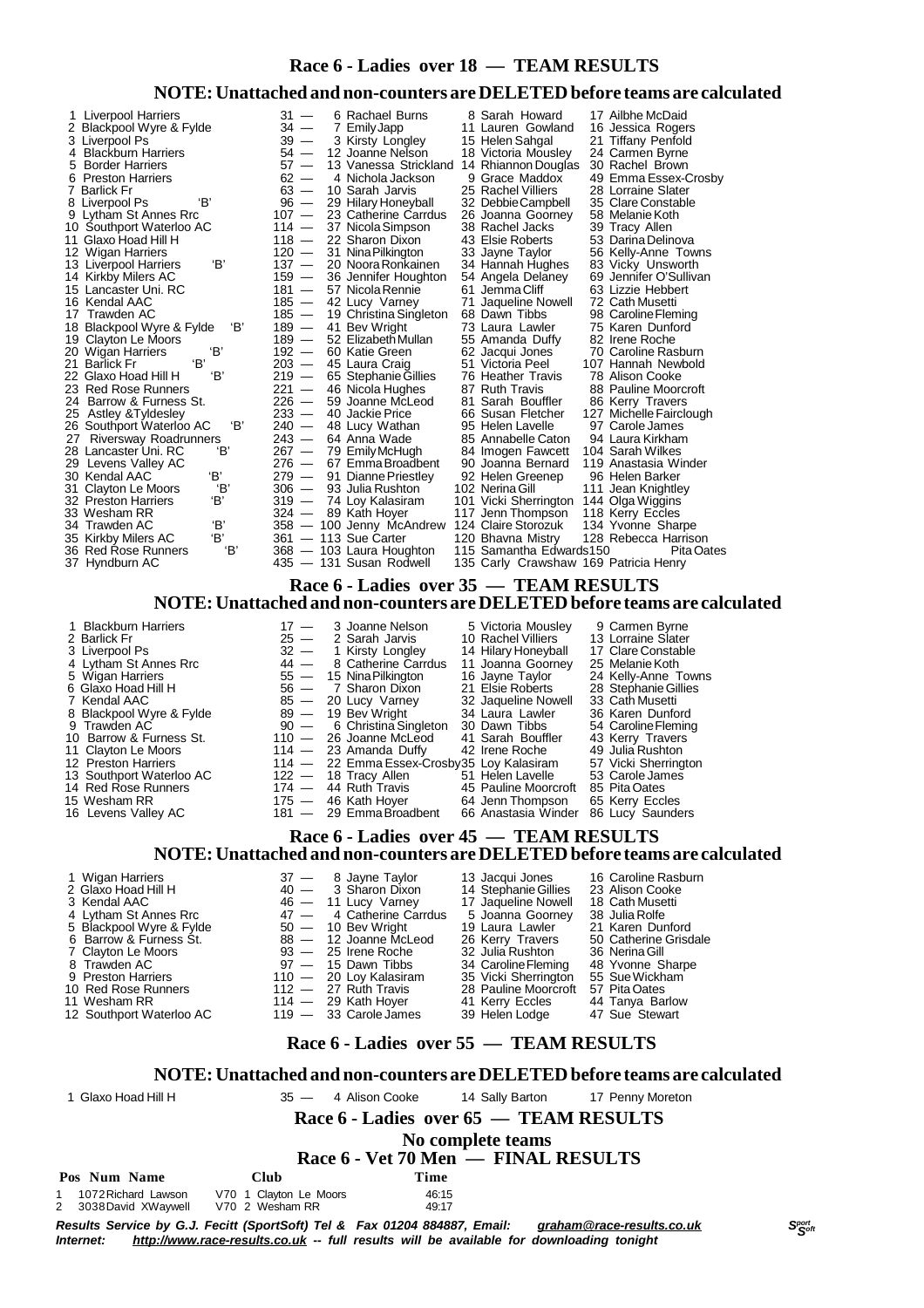### **Senior Men — FINAL RESULTS**

|          | Pos Num Name Cat/Pos                            |       | Club                                                 | Time           |                                                    |                                              |                |
|----------|-------------------------------------------------|-------|------------------------------------------------------|----------------|----------------------------------------------------|----------------------------------------------|----------------|
| 1        | 101 Patrick Dever                               |       | <b>Preston Harriers</b>                              | 31:15          | 332 Jeffrey Chadwick<br>85                         | V40 8 Glaxo Hoad Hill H                      | 39:49          |
| 2        | 3050 Charlie Hulson                             |       | Liverpool Harriers                                   | 31:27          | 86<br>802 Joseph Twigg                             | U20 9 Lancaster & Morecambe AC               | 39:50          |
| 3        | 3051 Daniel Jarvis                              |       | Liverpool Harriers                                   | 31:32          | 87 1842 Nicholas Smith<br>88 3168 Kyle Nicholls    | U2010 Blackburn Harriers<br>Liverpool Ps     | 39:54<br>40:03 |
| 4<br>5   | 3052 Dejene Gezimu<br>3053 Liam Burthem         |       | Liverpool Harriers<br>Liverpool Harriers             | 32:26<br>32:31 | 89<br>193 Michael Dugdale                          | U2011 Kendal AAC                             | 40:05          |
| 6        | 274 Matthew Grieve                              |       | Border Harriers                                      | 33:00          | 90<br>711 Alex Simpson                             | Lancaster Uni. RC                            | 40:18          |
| 7        | 102 Daniel Bebbington                           |       | <b>Preston Harriers</b>                              | 33:17          | 91 1003 Thomas Walker                              | Clayton Le Moors                             | 40:18          |
| 8        | 1861 Rob Warner                                 |       | <b>Blackburn Harriers</b>                            | 33:27          | 92<br>715 Ben Francis                              | Lancaster Uni. RC                            | 40:20          |
| 9        | 3055 Abdulgani Sharif                           |       | Liverpool Harriers                                   | 33:31          | 93 2696 Daniel Hornsby                             | <b>Border Harriers</b>                       | 40:38          |
|          | 10 2140 Chris Livesey                           |       | <b>Preston Harriers</b>                              | 33:36          | 94 3082 Lewis Houghton                             | Kirkby Milers AC                             | 40:39          |
|          | 11 3056 Aaron Jarvis                            |       | Liverpool Harriers                                   | 33:47          | 95 2680 Matthew Wall                               | Levens Valley AC                             | 40:46          |
|          | 12 3057 Kevin Bell                              |       | Liverpool Harriers                                   | 34:00          | 96 3084 Tony Livesey<br>97 1183 David Fort         | Preston Harriers                             | 40:51          |
|          | 13 1866 Tim Raynes                              |       | <b>Blackburn Harriers</b><br><b>Preston Harriers</b> | 34:12          | 98 2070 Lee Foley                                  | V40 9 Trawden AC<br><b>Preston Harriers</b>  | 40:57<br>40:57 |
| 14<br>15 | 105 Andy Benson<br>663 Ben Johnson              |       | Southport Waterloo AC                                | 34:20<br>34:36 | 99<br>327 Mark Tomkinson                           | V4010 Glaxo Hoad Hill H                      | 41:01          |
|          | 16 1001 Danny Collinge                          |       | Clayton Le Moors                                     | 34:46          | 100 1045 David Edmondson                           | V50 3 Clayton Le Moors                       | 41:05          |
|          | 17 2488 William Rawson                          |       | Leigh Harriers                                       | 34:47          | 101 1620 Neil Tate                                 | Lytham St Annes Rrc                          | 41:08          |
|          | 18 3059 David Rigby                             |       | <b>Preston Harriers</b>                              | 34:47          | 102 1747 Mike Harris                               | V4011 Wigan Harriers                         | 41:09          |
|          | 19 1997 Jonathon Dry                            |       | Kendal AAC                                           | 34:55          | 103 2683 James Ellis                               | Kirkby Milers AC                             | 41:15          |
| 20       | 3060 Richard Burney                             |       | Liverpool Harriers                                   | 35:00          | 104 1621 Paul Veevers                              | Lytham St Annes Rrc                          | 41:20          |
| 21       | 716 Philip Wilson                               |       | Lancaster Uni. RC                                    | 35:09          | 105 1555 Sean Kirkbride                            | Liverpool Ps                                 | 41:22          |
| 22       | 444 Craig Shearer                               |       | Barlick Fr                                           | 35:11          | 106 3087 Thomas XJordan<br>107 3088 Paul Owens     | Pendle AC<br>Liverpool Harriers              | 41:24<br>41:25 |
| 23<br>24 | 282 Bob Hodgson<br>3062 Lee Siemaszko           |       | <b>Border Harriers</b><br>Liverpool Harriers         | 35:14<br>35:18 | 108 596 Dave McNally                               | V4012 Levens Valley AC                       | 41:39          |
|          | 25 2110 Ben Sache                               |       | Lancaster Uni. RC                                    | 35:49          | 109 2580 Neil Holding                              | V50 4 Horwich R M I Harriers                 | 41:40          |
| 26       | 371 Ross Campbell                               |       | Barrow & Furness St.                                 | 35:53          | 110 115 Andy Whaley                                | V4013 Preston Harriers                       | 41:42          |
| 27       | 667 Mark Dunham                                 |       | Southport Waterloo AC                                | 35:55          | 1111616 Thomas Howarth                             | Lytham St Annes Rrc                          | 41:46          |
| 28       | 656 Andrew Kershaw                              |       | Southport Waterloo AC                                | 36:01          | 112 1032 Andrew Holt                               | V4014 Clayton Le Moors                       | 41:48          |
| 29       | 3063Dave Smith                                  |       | Leigh Harriers                                       | 36:02          | 113 1937 Andrew Christie                           | <b>Red Rose Runners</b>                      | 41:50          |
| 30       | 708 James Young                                 |       | U20 1 Lancaster Uni. RC                              | 36:05          | 114 224 Craig Burrow                               | V4015 Helm Hill Runners                      | 41:50          |
| 31       | 3064 Ryan Whiston                               |       | Liverpool Harriers                                   | 36:07          | 115 3091 Bobby Kasabov                             | V4016 Wigan Harriers                         | 41:54          |
| 33       | 32 3065Jon Mullen<br>3066 Martin Euan           |       | Liverpool Harriers                                   | 36:09          | 116 2156 Simon Robinson<br>117 3092 Lee Moore      | Red Rose Runners<br>Kirkby Milers AC         | 42:11<br>42:17 |
| 34       | 107 Richard Smith                               |       | Liverpool Harriers<br><b>Preston Harriers</b>        | 36:13<br>36:24 | 118 2357 Ryan Sciacca                              | Chorley Ac & Tri                             | 42:18          |
| 35       | 709 Jack Turner                                 |       | U20 2 Lancaster Uni. RC                              | 36:38          | 119 288 Kevin Hull                                 | V50 5 Border Harriers                        | 42:18          |
| 36       | 1879 Shaun Livesey                              |       | V40 1 Blackburn Harriers                             | 36:44          | 120 3094 James Ingram                              | Kirkby Milers AC                             | 42:24          |
|          | 37 2779 Steven Berry                            |       | <b>Border Harriers</b>                               | 36:48          | 121 1934 Samuel Harrison                           | <b>Red Rose Runners</b>                      | 42:27          |
| 38       | 322 Dave Fulford                                |       | Glaxo Hoad Hill H                                    | 36:59          | 122 1556 Daniel Gilbody                            | Liverpool Ps                                 | 42:31          |
| 39       | 810 David Brown                                 |       | Lancaster & Morecambe AC                             | 37:04          | 123 120 Kevin Hunt                                 | V4017 Preston Harriers                       | 42:35          |
|          | 40 2126 Steve Swarbrick                         |       | V40 2 Wesham RR                                      | 37:24          | 124 2112 Matthew Taylor                            | U2012 Lancaster Uni. RC                      | 42:37          |
| 41       | 2523 Phillip Williams                           |       | Leigh Harriers                                       | 37:29          | 125 440 Scott Boardman                             | <b>Barlick Fr</b><br>V4018 Glaxo Hoad Hill H | 42:39<br>42:44 |
|          | 42 1612 Mike Toft<br>43 1876 Christopher Davies |       | Lytham St Annes Rrc<br>V40 3 Blackburn Harriers      | 37:35<br>37:40 | 126 328 Andy Jackson<br>127 1743 Stuart Towns      | V4019 Wigan Harriers                         | 42:50          |
| 44       | 271 Neil Orr                                    |       | <b>Border Harriers</b>                               | 37:44          | 128 3095 Mark Dunn                                 | Kirkby Milers AC                             | 42:51          |
| 45       | 741 Thomas Marchant                             |       | U20 3 Pendle AC                                      | 37:50          | 129 1000 Ryan Bradshaw                             | Clayton Le Moors                             | 42:51          |
| 46       | 812 Mark Leadbeater                             |       | Lancaster & Morecambe AC                             | 38:05          | 1301175Kevin Fenton-CloughV4020 Trawden AC         |                                              | 42:57          |
| 47       | 705 Paul Peters                                 |       | U20 4 Lancaster Uni. RC                              | 38:06          | 131 683 Peter Roome                                | V50 6 Southport Waterloo AC                  | 42:57          |
| 48       | 448 Marc Hartley                                |       | <b>Barlick Fr</b>                                    | 38:12          | 132 2138 Gareth Simpson                            | Southport Waterloo AC                        | 42:59          |
| 49       | 272 Jordan Hull                                 |       | <b>Border Harriers</b>                               | 38:13          | 133 2106 Ioan Powell                               | Lancaster Uni. RC                            | 43:07          |
|          | 50 2147 Mark Bonner                             |       | V40 4 Glaxo Hoad Hill H                              | 38:13          | 134 740 Geffen Jacob Van<br>135 2109 Oliver Knight | U2013 Pendle AC<br>Lancaster Uni. RC         | 43:10          |
| 51       | 1613 Joe Greenwood                              |       | Lytham St Annes Rrc                                  | 38:15          | 136 2715 Frank Nightingale                         | V50 7 Red Rose Runners                       | 43:14<br>43:14 |
| 53       | 52 2096 Mark Ryan<br>1560 Mark Wynne            |       | <b>Border Harriers</b><br>V40 5 Liverpool Ps         | 38:16<br>38:18 | 137 2826 John Naylor                               | Red Rose Runners                             | 43:15          |
|          | 54 1004 Dave Bagot                              |       | Clayton Le Moors                                     | 38:24          | 138 706 Alec Fowler                                | U2014 Lancaster Uni. RC                      | 43:15          |
|          | 55 2024 Ryan Everett                            |       | U20 5 Levens Valley AC                               | 38:31          | 139 127 Mark Lee                                   | V50 8 Preston Harriers                       | 43:16          |
| 56       | 1893 Mark Chippendale                           |       | V40 6 Blackburn Harriers                             | 38:32          | 140 3098 Pete Bairstow                             | Pendle AC                                    | 43:17          |
| 57       | 222 Jacob Aubrey                                |       | U20 6 Helm Hill Runners                              | 38:38          | 141 3099 Guy Roberts                               | Liverpool Ps                                 | 43:18          |
| 58       | 714 Callum Barltrop                             |       | Lancaster Uni. RC                                    | 38:39          | 142 859 Lee Barlow                                 | V4021 Wesham RR                              | 43:19          |
| 59       | 1007Tom Brewster                                |       | Clayton Le Moors                                     | 38:42          | 143 686 John Sprackland                            | V50 9 Southport Waterloo AC                  | 43:21          |
|          | 60 2166 James Simon                             |       | <b>Red Rose Runners</b>                              | 38:43          | 144 488 Derek Walkden<br>145 1064 John Roche       | V5010 Barlick Fr<br>V5011 Clayton Le Moors   | 43:24<br>43:25 |
| 61       | 3071 Glen Goves<br>62 2155 Daniel Hughes        |       | Liverpool Harriers<br><b>Red Rose Runners</b>        | 38:45<br>38:45 | 146 548 Darren Tremble                             | Blackpool Wyre & Fylde                       | 43:27          |
|          | 63 3072 lan Moran                               |       | Liverpool Harriers                                   | 38:47          | 1471158 Martin Greenwood                           | Trawden AC                                   | 43:30          |
|          | 64 3073 Matty Hughes                            |       | Liverpool Harriers                                   | 38:49          | 148 1047 Chris Funnell                             | V5012 Clayton Le Moors                       | 43:31          |
| 65       | 446 James Tingle                                |       | <b>Barlick Fr</b>                                    | 38:51          | 149 3100 Sam Tonkin                                | Lancaster Uni. RC                            | 43:32          |
|          | 66 1615 Christopher McCarthy                    |       | Lytham St Annes Rrc                                  | 38:51          | 150 124 David Watson                               | V4022 Preston Harriers                       | 43:32          |
|          | 67 1553 Jonathon Bride                          |       | Liverpool Ps                                         | 38:57          | 151 1035 Alex Cran                                 | V4023 Clayton Le Moors                       | 43:34          |
| 68       | 1006 Matthew Duckworth                          |       | Clayton Le Moors                                     | 38:59          | 152 2706 Kevin Harrison                            | V4024 Kirkby Milers AC                       | 43:35          |
| 69       | 707 Harry Lancaster                             |       | U20 7 Lancaster Uni. RC                              | 39:09          | 153 3102 Simon XSmith<br>154 1750 John Heyes       | Trawden AC<br>V4025 Wigan Harriers           | 43:36<br>43:37 |
| 70<br>71 | 201 William Sisson<br>1885 Paul Brindle         |       | Kendal AAC<br>V40 7 Blackburn Harriers               | 39:14<br>39:15 | 155 685 lan Fitzpatrick                            | V5013 Southport Waterloo AC                  | 43:40          |
| 72       | 277 Will Nicholson                              |       | Border Harriers                                      | 39:17          | 156 319Tom Southward                               | Glaxo Hoad Hill H                            | 43:42          |
| 73       | 475 Andrew Berry                                |       | <b>Barlick Fr</b>                                    | 39:18          | 157 679 Richard Talbot                             | V5014 Southport Waterloo AC                  | 43:43          |
| 74       | 1541 Joe Gordon                                 |       | U20 8 Liverpool Ps                                   | 39:22          | 1583103 Kieran Ireland                             | Glaxo Hoad Hill H                            | 43:46          |
| 75       | 276Tom Nicholson                                |       | Border Harriers                                      | 39:24          | 159 133 John Rainford                              | V5015 Preston Harriers                       | 43:49          |
| 76       | 3076Tim Campbell                                |       | Astley & Tyldesley                                   | 39:27          | 160 1557 Mike Gall                                 | Liverpool Ps                                 | 43:53          |
| 77       | 680 David Hamilton                              | V50 1 | Southport Waterloo AC                                | 39:27          | 161 2788 Zac Kaye                                  | <b>Barlick Fr</b>                            | 43:55          |
|          | 78 2114 Matthew Lloyd                           |       | <b>Preston Harriers</b>                              | 39:29          | 162 693 Rob Johnson                                | V60 1 Southport Waterloo AC                  | 43:56          |
| 79       | 99Ben Read                                      |       | <b>Preston Harriers</b>                              | 39:30          | 163 704 Hamish Child<br>164 2389 Martin Woods      | U2015 Lancaster Uni. RC<br>Chorley Ac & Tri  | 43:59<br>44:01 |
| 80       | 1719 Chris Burton                               |       | Wigan Harriers<br>Leigh Harriers                     | 39:31<br>39:33 | 165 1436 Gary Wilton                               | V4026 Kirkby Milers AC                       | 44:07          |
| 81<br>82 | 3078 Allister Goulding<br>104 Alex Waddelove    |       | Preston Harriers                                     | 39:34          | 166 477 Peter Beresford                            | V4027 Barlick Fr                             | 44:08          |
| 83       | 493 Christopher Smale                           |       | V50 2 Barlick Fr                                     | 39:40          | 167 1733 Gary Wane                                 | Wigan Harriers                               | 44:09          |
|          | 84 3079 Callum Holmes                           |       | Clayton Le Moors                                     | 39:43          | 168 1942 Kristian Lowe                             | <b>Red Rose Runners</b>                      | 44:10          |
|          |                                                 |       |                                                      |                |                                                    |                                              |                |

Results Service by G.J. Fecitt (SportSoft) Tel & Fax 01204 884887, Email: <u>[graham@race-results.co.uk](mailto:graham@race-results.co.uk)</u> S<sup>oon</sup><br>Internet: <u><http://www.race-results.co.uk></u> -- full results will be available for downloading tonight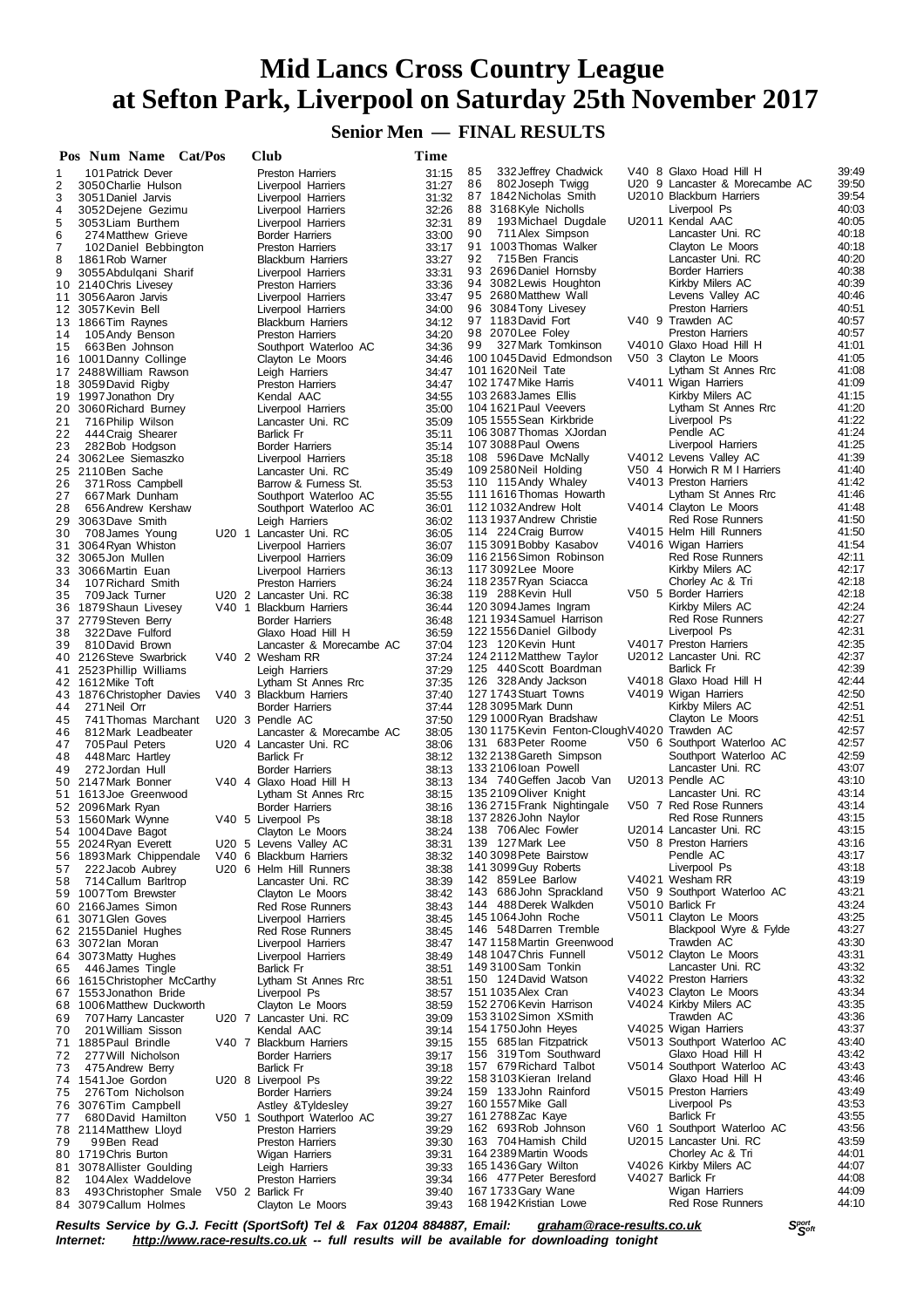173 1939 Phil Darwen Red Rose Runners<br>174 943 Reece Lawrence LI2016 Clayton Le Moors 187 2638 Daryl Mullen<br>188 1031 Michael Clarke 193 472 Scott McCredie<br>194 1054 John Wilcock<br>195 320 Cian Nutt 226 3173Des McIvor V5029 Liverpool Ps<br>227 1963 Fred Lynch V60 4 Red Rose Ru<br>228 2627 John Bertenshaw V60 5 Lytham St Ar 244 1200 David Howard V60 9 Trawden AC<br>245 1564 Andrew Conway V5032 Liverpool Ps 246 1878Allan Hartley V4052 Blackburn Harriers 48:21

169 3169 Steven Foley V4028 Liverpool Ps 44:14<br>170 2157 Joe Sharples Preston Harriers 44:16 170 2157 Joe Sharples **170 216 Preston Harriers 170 2157 Joe Sharples** 44:16<br>171 2210 Dave Sloan 171 23 Astley & Tyldesley 14:22 171 2210 Dave Sloan astley &Tyldesley 44:22<br>172 672 Carl McMahon V4029 Southport Waterloo AC 44:23 V4029 Southport Waterloo AC 44:23<br>Red Rose Runners 44:24 174 943Reece Lawrence U2016 Clayton Le Moors 44:27 V4030 Red Rose Runners<br>Levens Valley AC 44:32 176 594 Chris Laird Carlos Contract Levens Valley AC 44:32<br>177 1970 Scot Jackson V4031 Red Rose Runners 44:33 V4031 Red Rose Runners 44:33<br>Kirkby Milers AC 44:41 178 2782Joseph Chedgzoy Kirkby Milers AC 44:41 179 457 James Austin Christian Barlick Fr 119 44:42<br>180 1015 James Dunderdale Clayton Le Moors 44:44 180 1015 James Dunderdale Clayton Le Moors 44:44<br>181 2639 Mike Hitchmough V50 16 Liverpool Ps 44:48 181 2639 Mike Hitchmough V5016 Liverpool Ps 44:48<br>182 340 Gary Dover V5017 Glaxo Hoad Hill H 44:50 182 340Gary Dover V5017 Glaxo Hoad Hill H 44:50 183 1028Craig Nicholls V4032 Clayton Le Moors 44:51 184 118Chris Wales V4033 Preston Harriers 44:53 185 856 Steve Myerscough V4034 Wesham RR<br>186 491 Gary Bradlev V5018 Barlick Fr 45:09 186 491Gary Bradley V5018 Barlick Fr 45:09 188 1031Michael Clarke V4035 Clayton Le Moors 45:12 189 597Andrew Jennings V4036 Levens Valley AC 45:13 190 1962 Kenneth Addison V60 2 Red Rose Runners 45:13<br>190 1962 Kenneth Addison V60 2 Red Rose Runners 45:13<br>191 550 Andrew Simm Blackpool Wyre & Fylde 45:14 191 550 Andrew Simm Blackpool Wyre & Fylde 45:14<br>192 818 Graham Hodgson V50 20 Lancaster & Morecambe AC 45:16 V5020 Lancaster & Morecambe AC 45:16<br>Radick Fr 45:20 194 1054John Wilcock V5021 Clayton Le Moors 45:23 195 320Cian Nutt Glaxo Hoad Hill H 45:29 196 3114Danny Alexander Kirkby Milers AC 45:30 197 1731Stuart Hamilton Wigan Harriers 45:30 198 1021Gareth Berry V4037 Clayton Le Moors 45:36 V4038 Kirkby Milers AC 200 1725Christopher Green Wigan Harriers 45:46 V5022 Glaxo Hoad Hill H 45:51<br>V4039 Barlick Fr 45:58 202 484 Paul Elcock V4039 Barlick Fr 45:58<br>203 3116 Hamish Nye Lancaster Uni. RC 45:59 203 3116Hamish Nye Lancaster Uni. RC 45:59 204 2107James Foster V4040 Lancaster Uni. RC 46:02 205 329Keith Conway V4041 Glaxo Hoad Hill H 46:03 206 334Nigel Storey V5023 Glaxo Hoad Hill H 46:05 207 2023Phil Everett V4042 Levens Valley AC 46:11 208 3117Stephen Radcliffe V45 1 Rossendale Harriers & Ac 46:15 209 3172 Chris Pedder V5024 Liverpool Ps 46:16<br>210 317 Luke Turner U2017 Glaxo Hoad Hill H 46:17 210 317Luke Turner Care U2017 Glaxo Hoad Hill H 46:17<br>211 661 Peter Gale Southport Waterloo AC 46:18 2118 Southport Waterloo AC 46:18<br>241 V4043 Blackburn Harriers 212 1889Craig Greenough V4043 Blackburn Harriers 46:24 213 1220Paul Blakemore Wigan Phoenix 46:30 214 3118Andrew Howarth Leigh Harriers 46:32 215 885John Collier V60 3 Wesham RR 46:36 2002 311916 1000 311916 1000<br>46:41 Clayton Le Moors 46:41 217 3120 Sean Clarke Clayton Le Moors<br>217 3120 Sean Clarke Clayton Le Moors<br>218 132 William Johnstone V5026 Preston Harriers 46:44 218 132William Johnstone V5026 Preston Harriers 46:44 219 1046David Moynihan V5027 Clayton Le Moors 46:46 Levens Valley AC<br>V5028 Barlick Fr 221 495 John Boothman V5028 Barlick Fr (19558 46:58 46:58 Vallament Data After Archives 22 1935 Barlick Fr (19<br>222 1935 Barry Wheeler (1959 Red Rose Runners (1959 46:59 After After After After After After Archives 20:59 A 222 1935 Barry Wheeler Red Rose Runners 46:59<br>223 3122 Alessandro Malemade Lancaster Uni. RC 47:00 223 3122 Alessandro Malemade Lancaster Uni. RC 47:00<br>224 2139 Andy Logan V4044 Southport Waterloo AC 47:00 224 2139 Andy Logan V4044 Southport Waterloo AC 47:00<br>225 2111 Alistair Diplock U2018 Lancaster Uni. RC 47:02 225 2111Alistair Diplock U2018 Lancaster Uni. RC 47:02 227 1963Fred Lynch V60 4 Red Rose Runners 47:11 228 2627John Bertenshaw V60 5 Lytham St Annes Rrc 47:12 229 172Mike Vinegrad V4045 Garstang RC 47:14<br>230 3126 Benjamin Peace Lancaster Uni. RC 47:18 230 3126Benjamin Peace Lancaster Uni. RC 47:18 231 1036 Andy Quinn V4046 Clayton Le Moors 47:19<br>232 1636 Terry Hellings V60 6 Lytham St Annes Rrc 47:27 V60 6 Lytham St Annes Rrc 233 1043Paul Foster V4047 Clayton Le Moors 47:30 234 2678Nathan Harris Levens Valley AC 47:31 235 692Brian Davey V60 7 Southport Waterloo AC 47:32 236 3128 Andrew McGlone Kirkby Milers AC 47:33<br>237 1944 Ben Donoghue V4048 Red Rose Runners 47:34 237 1944Ben Donoghue V4048 Red Rose Runners 47:34 238 1039 Jason Pier  $V4049$  Clayton Le Moors 47:34<br>239 1637 Graham Webster V60 8 Lytham St Annes Rrc 47:36 239 1637 Graham Webster V60 8 Lytham St Annes Rrc 47:36<br>240 324 Paul Managh V4050 Glaxo Hoad Hill H 47:40 240 324Paul Managh V4050 Glaxo Hoad Hill H 47:40 V5030 Red Rose Runners 47:48<br>V5031 Glaxo Hoad Hill H 47:54 242 335 Paul Quinn V5031 Glaxo Hoad Hill H<br>243 117 Stephen Mort V4051 Preston Harriers 48:02 243 117Stephen Mort V4051 Preston Harriers 48:02 245 1564Andrew Conway V5032 Liverpool Ps 48:19 V4053 Lytham St Annes Rrc

272 1754 Kevin Edwards<br>273 1567 Mark Hudson 278 3139 Jonathan Evans V45 2 Red Rose Runners<br>279 346 Tom Evelin V60 13 Glaxo Hoad Hill H<br>280 3140 Mike Casev V50 44 Wigan Harriers 285 2013 Tony Duffy<br>286 598 Tim Winder 305 3146 Ben Smithers Red Rose Runners<br>306 3147 Wayne Sharples V4067 Red Rose Runners<br>307 1626 Mark Hughes V4068 Lytham St Annes R 311 175 Bill Hardman

248 1884Danny Teare V4054 Blackburn Harriers 48:26 249 2658Andrew Webster V4055 Clayton Le Moors 48:29 250 3131Michael McGeown Chorley Ac & Tri 48:31 261 10 Preston Harriers 48:47<br>1373 Preston Harriers 48:51 252 125Andrew Tranter V5033 Preston Harriers 48:51 253 1951Mark McCrea V4056 Red Rose Runners 48:53 254 1753 Paul Carter 1990 V5034 Wigan Harriers 1990 V6034 Wigan Harriers 1990 V6034 Wigan Harriers 1990 V6035 Southport Waterloo AC 1990 V6035 Southport Waterloo AC 1990 V6035 Southport Waterloo AC 1990 V6035 Southport Wat V5035 Southport Waterloo AC 49:08<br>Liverpool Ps 49:08 256 3174 James Thompson Liverpool Ps 49:08<br>257 2725 Ben Gill Levens Valley AC 49:09 257 2725Ben Gill Levens Valley AC 49:09 258 2020Michael Cooper V4057 Levens Valley AC 49:10 259 677Neil Silcock V4058 Southport Waterloo AC 49:11 260 1037Jeremy Bradshaw V4059 Clayton Le Moors 49:14 261 1762James McGlynn V6011 Wigan Harriers 49:21 262 2546Mick Kirkman V5036 Rossendale Harriers & Ac 49:35 263 339 Alan Wilson V5037 Glaxo Hoad Hill H 49:37<br>264 1052 Christopher Lawrence V5038 Clayton Le Moors 49:42 264 1052Christopher LawrenceV5038 Clayton Le Moors 49:42 265 129 Roy Parkinson V5039 Preston Harriers 49:43<br>266 2173 Gavin Stanfield V4060 Lytham St Annes Rrc 49:46 266 2173 Gavin Stanfield V4060 Lytham St Annes Rrc 49:46<br>267 2701 Jav Ritchie Dh Runners 50:00 267 2701Jay Ritchie Dh Runners 50:00 268 3136Lee Mathison Chorley Ac & Tri 50:02 269 2135Mike Walker V6012 Southport Waterloo AC 50:05 270 3137 Long Ip Lancaster Uni. RC 50:11<br>271 1315 Alex Ingham Thomton-Cleveleys RC 50:22 22:30 Thornton-Cleveleys RC 50:22<br>23:02 V5040 Wigan Harriers 273 1567Mark Hudson V5041 Liverpool Ps 50:25 274 1740Keith West V4061 Wigan Harriers 50:29 275 1059James Hickie V5042 Clayton Le Moors 50:33 276 3138 Paul Corkhill Levens Valley AC 50:44<br>277 135 Michael Brown V5043 Preston Harriers 50:46 277 135Michael Brown V5043 Preston Harriers 50:46 V6013 Glaxo Hoad Hill H 50:53<br>V5044 Wigan Harriers 50:53 279 340 Juli Lysini - 1980 V5044 Wigan Harriers 50:53<br>280 3140 Mike Casey - V5044 Wigan Harriers - 50:56<br>281 2641 Simon Tickle - V4062 Blackpool Wyre & Fylde - 50:56 V4062 Blackpool Wyre & Fylde 50:56<br>Claxo Hoad Hill H 51:03 282 321 Alastair Macdonald Glaxo Hoad Hill H 51:03<br>283 2709 Graham Liu V5045 Southport Waterloo AC 51:17 283 2709Graham Liu V5045 Southport Waterloo AC 51:17 V5046 Glaxo Hoad Hill H 51:26<br>V4063 Barlick Fr 51:32  $V4003$  Banck France Valley AC 51:43<br>V5048 Trawden AC 51:44 287 1193John McDonald V5048 Trawden AC 51:44<br>288 331 Erik Hampton V4064 Glaxo Hoad Hill H 51:53 V4064 Glaxo Hoad Hill H 51:53<br>Kirkby Milers AC 51:58 289 1435 Paul Cope Kirkby Milers AC 51:58<br>290 1435 Paul Cope Kirkby Milers AC 51:58<br>290 690 Gareth Williams V5049 Southport Waterloo AC 52:00 290 690Gareth Williams V5049 Southport Waterloo AC 52:00 139Michael McLoughlin V6014 Preston Harriers 52:07<br>1242Timothv Waters 62:36 Wigan Phoenix 52:36 292 1242 Timothy Waters V5050 Wigan Phoenix 52:36<br>293 1961 Philip Dean V5051 Red Rose Runners 52:42 29:24 V5051 Red Rose Runners 52:42<br>1 1 Jytham St Annes Rrc 52:54 294 1618 Chris Bowker Lytham St Annes Rrc 52:54<br>295 2153 Phil Davies V4065 Preston Harriers 53:05 295 2153 Phil Davies V4065 Preston Harriers 53:05<br>295 2153 Phil Davies V4066 Trawden AC 53:15 296 1176 Mark Pemberton V4066 Trawden AC 53:15<br>297 349 Adrian Newnham V6015 Glaxo Hoad Hill H 53:19 297 349Adrian Newnham V6015 Glaxo Hoad Hill H 53:19 298 3144 Gary Jones Kirkby Milers AC 53:23<br>299 1400 Matthew Holliday V5052 Dh Runners 53:29 299 1400 Matthew Holliday V5052 Dh Runners 12 53:29<br>300 1199 Colin Smith V6016 Trawden AC 53:48 300 1199Colin Smith V6016 Trawden AC 53:48 V70 1 Clayton Le Moors 54:00<br>Preston Harriers 54:11 302 2703Daniel Higgins Preston Harriers 54:11 303 850Ben Wrigley Wesham RR 54:25 304 871 Russell Mabbett V5053 Wesham RR 54:48<br>305 3146 Ben Smithers Red Rose Runners 54:56 306 3147Wayne Sharples V4067 Red Rose Runners 55:37 307 1626Mark Hughes V4068 Lytham St Annes Rrc 55:48 308 2679David Laurie Levens Valley AC 56:10 309 3149 Marco Sciacca Chorley Ac & Tri 56:12<br>310 2136 Billy Hargreaves V70 2 Southport Waterloo AC 56:33 V70 2 Southport Waterloo AC 56:33<br>V5054 Garstang RC 56:42 312 3175John Dobie Liverpool Ps 57:59 313 676Ian Pike V4069 Southport Waterloo AC 58:12 314 136 Phil Lakeland V6017 Preston Harriers 68:19<br>315 345 Simon Barton V6017 Preston Harriers 58:19<br>315 345 Simon Barton V6018 Glaxo Hoad Hill H 315 345 Simon Barton V6018 Glaxo Hoad Hill H 58:30<br>316 3150 Paul Gardner V4070 Red Rose Runners 59:29 316 3150Paul Gardner V4070 Red Rose Runners 59:29 317 1631Greg Oulton V5055 Lytham St Annes Rrc 1:01:33 318 561Rick Pinches V4071 Blackpool Wyre & Fylde 1:02:45 319 670Lee Coupland V4072 Southport Waterloo AC 1:03:08  $320\,3151\,\text{Nick Hutchinson}$   $320\,3151\,\text{Nick Hutchinson}$   $321\,1249\,\text{Alex Turtbull}$   $320\,3151\,\text{Nick Hutchinson}$   $320\,3151\,\text{Nick Hutchinson}$ 12250 V70 3 Wigan Phoenix 1:03:18<br>124:36 Kirkby Milers AC 322 2684 David Barrow Carl Kirkby Milers AC 1:04:36<br>323 2158 Gareth Fairey V4073 Red Rose Runners 1:07:42 V4073 Red Rose Runners<br>Chorley Ac & Tri 324 3153 David Miller Chorley Ac & Tri 1:09:22